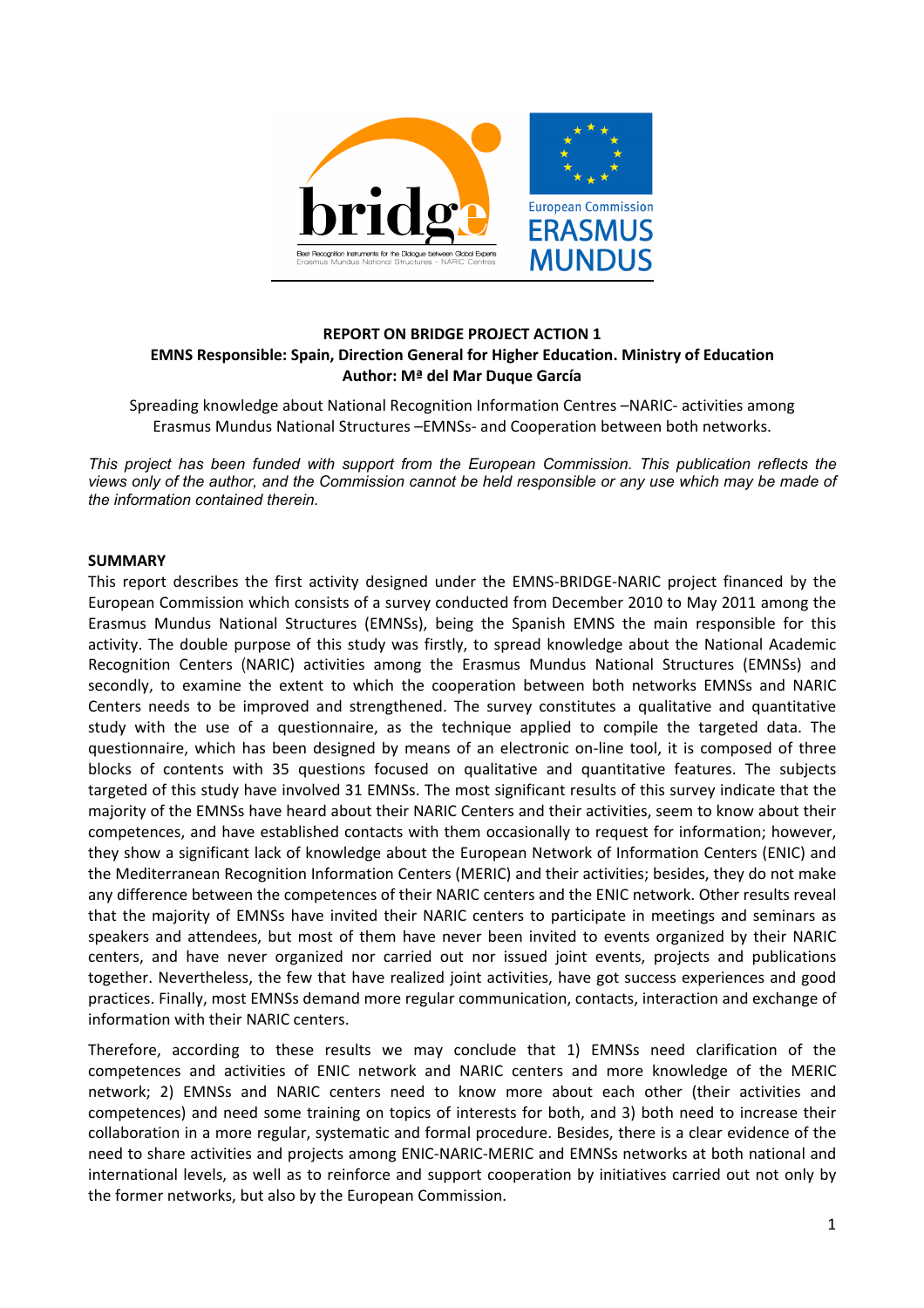## **INTRODUCTION**

Since 2004 when the Erasmus Mundus programme started to run in Europe, there has been a significant increase of the number of European Higher Education Institutions (HEIs) involved in Erasmus Mundus joint Master and Doctorate programmes that have to deal with recognition issues during the different phases of the Erasmus Mundus programme life.

Due to the fact that the EMNSs and NARIC Centers run independently in most of the European countries and the contacts and cooperation between them could have been occasionally, it has been identified the need to strengthen the cooperation among EMNSs, NARIC centers, and ENIC and MERIC networks with the purpose to exchange information that will enable EMNSs to give effective support and advice to HEIs on recognition issues and diploma awarding. At the same time, it has been observed that a few European countries share both the status of EM National Structure and NARIC Centre. This is the case of the five partners of the EMNS-BRIDGE-NARIC project: Estonia, Malta, Italy, Portugal, and Spain. As a result of this, we think that the experience of the former countries could contribute to make possible to establish a fruitful collaboration between these two networks, which will also involve two other networks operating in the field of recognition: the ENIC and the MERIC networks.

Therefore, three are the main objectives of the present study: firstly, to spread knowledge about the National Academic Recognition Centers (NARIC) activities among the Erasmus Mundus National Structures (EMNSs); secondly, to examine the extent to which the cooperation between both networks EMNSs and NARIC Centers needs to be improved and strengthened, and thirdly, to identify topics and actions that could be implemented to increase their cooperation.

In the next sections the following contents of the report describing the study are presented: first, the methodology applied in the survey with the description of the research design and methods, the research context, the targeted subjects and the phases of the study; In the next part, the results obtained are analyzed and discussed, and finally the conclusions are provided.

# **METHODOLOGY**

In this section the overview of the study will be described: the research design and methods, the research context, the targeted subjects, and the phases of the study.

## **Research!Design!and!Methods**

The study is integrative insofar as it employs several different research methodologies  $-$  both those descriptive and qualitative and also quantitative. To target our objectives, it has been needed, on the one hand, to quantify statistically the information obtained to verify the significance of the results; on the other hand, to analyze the informational content of the data in order to identify what should be reinforced and strengthened between both EMNSs and NARIC Centres networks cooperation and ways to achieve it.

The technique used to compile data was a questionnaire composed of three parts with a total of 35 questions. Each part was focused to a specific topic and objective:

- The topic of Part 1 is the "Level of Knowledge of NARIC-ENIC-MERIC networks" and contains 12 questions (from 1 to 12) of different types: multiple choice, yes/no answers and open questions. By means of these questions, subjects - the EMNSs - were asked if they knew about the existence of NARIC-ENIC-MERIC networks and their activities and competences.

- Part 2 is focused on the "Types of cooperation and identification of good practices and weaknesses" in order to identify, on the one hand, some examples of good practices between EMNSs and ENIC-NARIC-MERIC networks; on the other one, some weaknesses with the purpose to work on them. This part is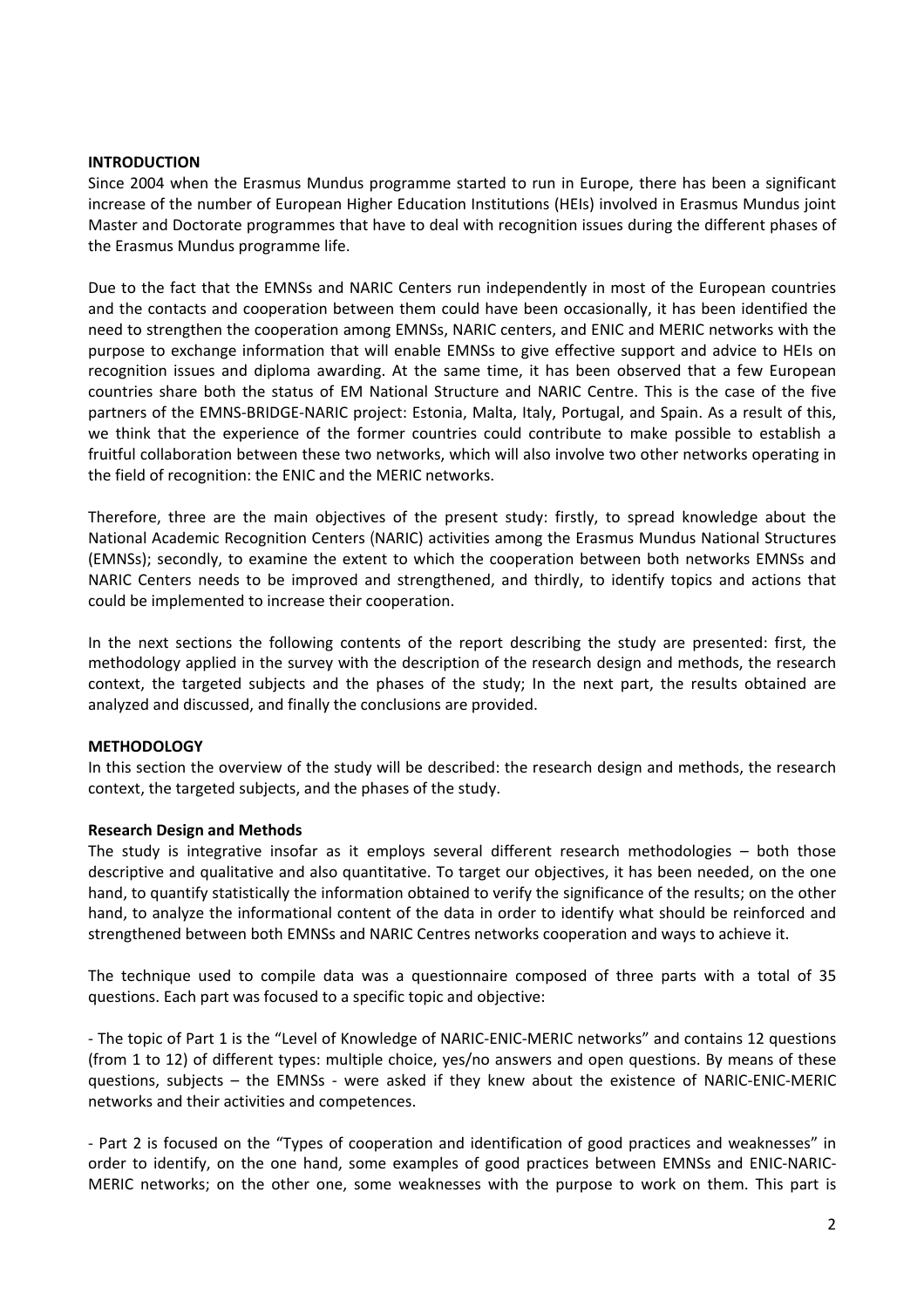composed of 16 questions (from 13 to 29). They are mostly multiple choice questions to find out the frequency of the cooperation, if existed, and some open questions referred to the types of activities involved as good practices and the weak points that should be strengthened.

- Part 3 is the last block of information titled "How to improve cooperation between EMNSs and NARIC Centers". In these part subjects – the EMNSs- were requested for suggestions on topics and specific actions that could be implemented to get a closer cooperation between EMNSs and ENIC-NARIC-MERIC networks. It consists of 6 open questions (from 30 to 35).

All the former questions have been designed according to the targeted objectives pursued in each part, and thus, in part 1 and 2 they have been designed to obtain both qualitative and quantitative data; however, questions of part 3 are all of them focused to get basically qualitative data to obtain a descriptive analysis.

The questionnaire model is provided in annex 1.

Besides, the electronic mail has been the communication tool used to carry out the implementation of the on-line questionnaire in order to send the targeted subjects – the EMNSs- the specific instructions to access the questionnaire and to fill in it.

# **The Research Context**

The survey has been conducted in Europe among the 27 countries that are members of the European Union and 3 European Free Trade Association (EFTA) countries:



Figure 1. EU and EFTA countries 27 European Union countries (EU) 3 European Free Trade Association (EFTA): Iceland, Liechtenstein, Norway

Source: http://commons.wikimedia.org/wiki/File:EU\_and\_EFTA.svg?uselang=es

# **The Targeted Subjects**

The targeted subjects involved a total of 31 Erasmus Mundus National Structures of the following countries keeping the above-mentioned criteria:

Austria, Belgien (Flemish Community and Flemish Community), Bulgaria, Cyprus, Czech Republic, Denmark, Estonia, Finland, France, Germany, Greece, Hungary, Iceland, Ireland, Italy, Latvia, Liechtenstein, Lithuania,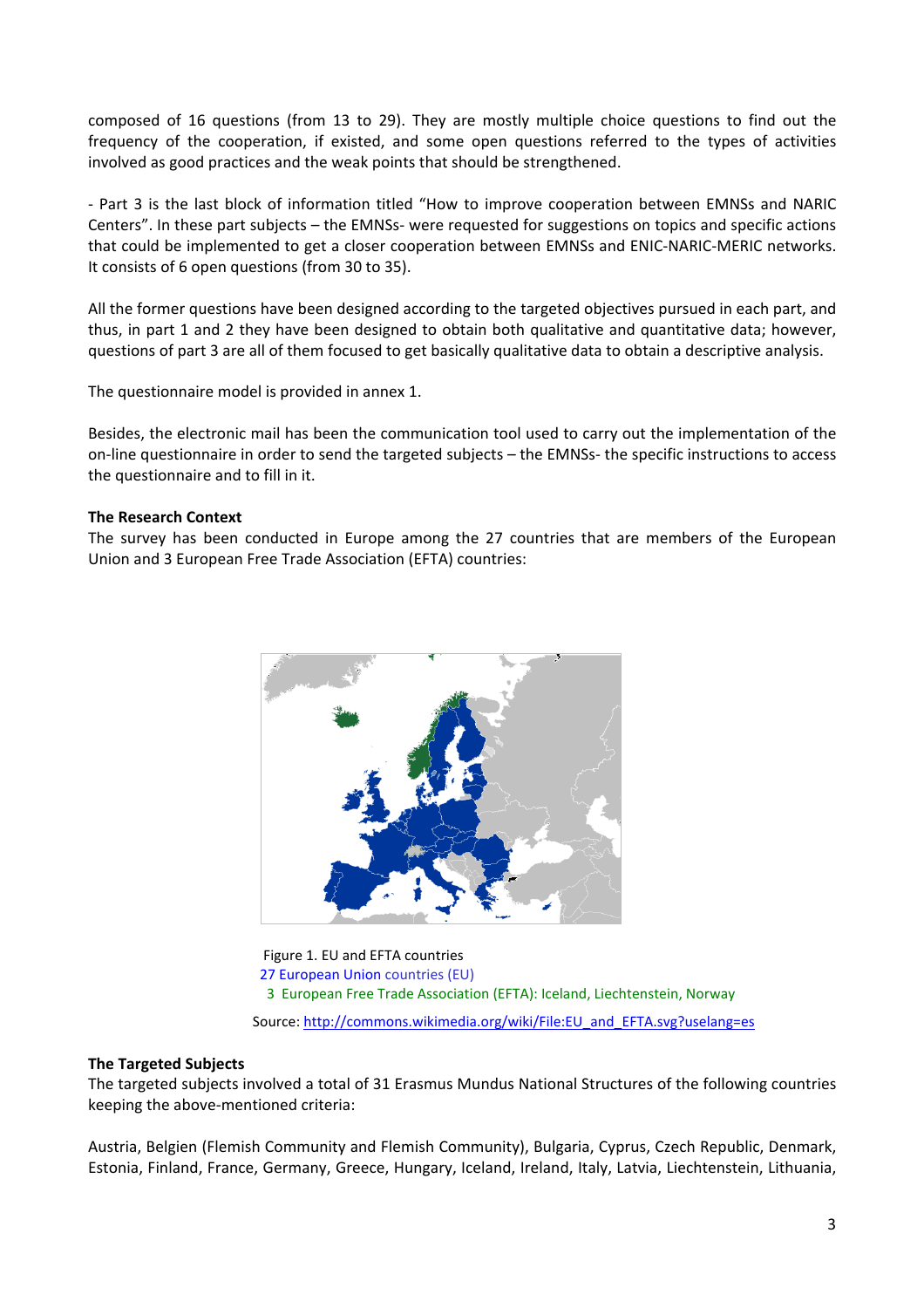Luxembourg, Malta, Netherlands, Norway, Poland, Portugal, Romania, Slovakia, Slovenia, Spain, Sweden and United Kingdom.

| <b>B</b> | <b>Austria</b>        |              | België - Belgique - Belgien<br><b>Flemish community</b><br><b>French community</b> |
|----------|-----------------------|--------------|------------------------------------------------------------------------------------|
|          | <b>Bulgaria</b>       |              | <u>Cyprus</u>                                                                      |
|          | <b>Czech Republic</b> |              | <b>Denmark</b>                                                                     |
|          | <b>Estonia</b>        |              | <b>Finland</b>                                                                     |
|          | <b>France</b>         |              | <b>Germany</b>                                                                     |
|          | <b>Greece</b>         |              | <b>Hungary</b>                                                                     |
|          | <b>Iceland</b>        |              | <b>Ireland</b>                                                                     |
|          | <u>Italy</u>          |              | Latvia                                                                             |
|          | Liechtenstein         |              | Lithuania                                                                          |
|          | Luxembourg            |              | <b>Malta</b>                                                                       |
|          | Netherlands           |              | <b>Norway</b>                                                                      |
|          | Poland                | e            | <b>Portugal</b>                                                                    |
|          | Romania               | 电            | Slovakia                                                                           |
|          | <b>Slovenia</b>       | $\mathbf{R}$ | <b>Spain</b>                                                                       |
|          | <b>Sweden</b>         | ◥◿<br>ZN     | <b>United Kingdom</b>                                                              |

**Erasmus Mundus - List of National Structures**

Figure 2. The 31 targeted countries involved in the present study. Source of figure: http://ec.europa.eu/education/erasmus-mundus/doc1515\_en.htm

Although questionnaires were distributed to obtain just only one answer per country, we encouraged participants to discuss and collect answers and opinions from all the EMNS staff.

# **Phases of the study**

To carry out the present study, the following phases have been implemented:

- 1. Identification of targeted subjects
- 2. Questionnaire Design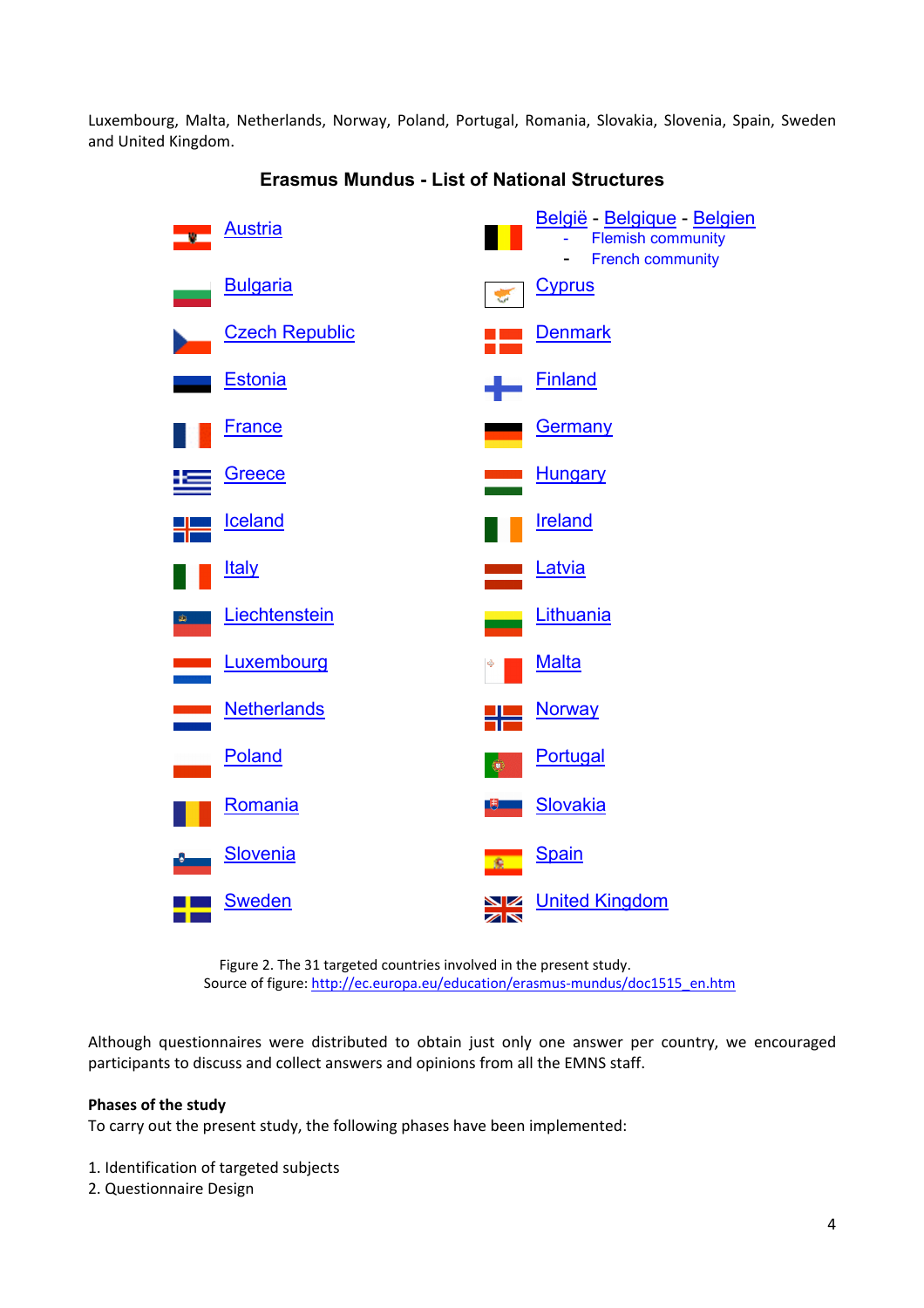- 3. Questionnaire Application
- 4. Analysis and discussion of results
- 5. Final Report Writing

# Phase 1. Identification of targeted subjects

The targeted subjects, that is, the 31 EMNSs from all the countries acting as national contact points in Europe and/or the European Higher Education Area NS with their contact e-mail address were identified.

# Phase 2: Questionnaire Design (from November 2010 till the end of January)

In this phase a questionnaire was drafted according to the expected objectives, as explained previously in the section "Research design" and then, circulated by e-mail among all Bridge partners for them to revise its structure and content and provide with some kind of feedback to improve it. This work was completed from November 2010 till the end of January 2011. Once agreed by all the partners, the questionnaire was downloaded in an on-line application tool of free access for the targeted research subjects.

# Phase 3: Questionnaires Application (from February till the end of May 2011) Three steps have been needed to apply the questionnaires.

*The first step:* In February 2011 all 31 targeted subjects – the EMNSs- (see the list on figure 1) were sent a first e-mail message with information on the general nature and objectives of the EMNS-BRIDGE-NARIC project, the specific instructions to access the on-line questionnaire, how to fill in it and the deadline of delivery. Besides, the questionnaire on Word format was also sent attached to this message as another way to be filled in by those participants who could prefer this option. One week before the stated deadline, a second reminder message was sent again by e-mail to all 31 EMNSs, encouraging them to participate in the project by filling in the questionnaire. As a result of this, only 12 answers were obtained by the fixed deadline.

*The second step:* Because we were aware of the fact that during this period of time the volume of activities of the EMNSs was very high, we estimated the need to extend the deadline in 3 weeks. Thus, a third reminder message was again sent to those EMNSs left, informing them about the new deadline and the importance of their participation in the present project as potential beneficiaries of its results. In this occasion 6 answers were provided with clear reasons based on extra work that justified the delay.

*The third step:* a subsequent reminder message by e-mail was sent at the beginning of May. In this occasion, we gave the targeted EMNSs left a final extra opportunity to collaborate in the project. We also reminded them on the importance of their collaboration during the formal meeting of Erasmus Mundus National Structures organized by the European Commission and held in Brussels on 12<sup>th</sup> May 2011. Finally, we received another 5 answers else.

In summary, the questionnaires obtained in the three steps of the implementation phase add a total of 23, what means the 74, 19 % of the targeted subjects.

# *Phase 4: Analysis and discussion of results*

The most relevant results obtained by means of the questionnaires were analyzed and, thus, a first draft was written by the Spanish EMNS partner, responsible for this study. This draft was presented and discussed by all the Bridge partners during the second consortia meeting held in Madrid on the  $6<sup>th</sup>$  and  $7<sup>th</sup>$ June 2011 which was hosted by the Spanish EMNS.

# **Phase 5: Final Report Writing**

Having being analyzed and revised the report draft by all the consortia partners, the final report was written and ended on 18<sup>th</sup> July 2011.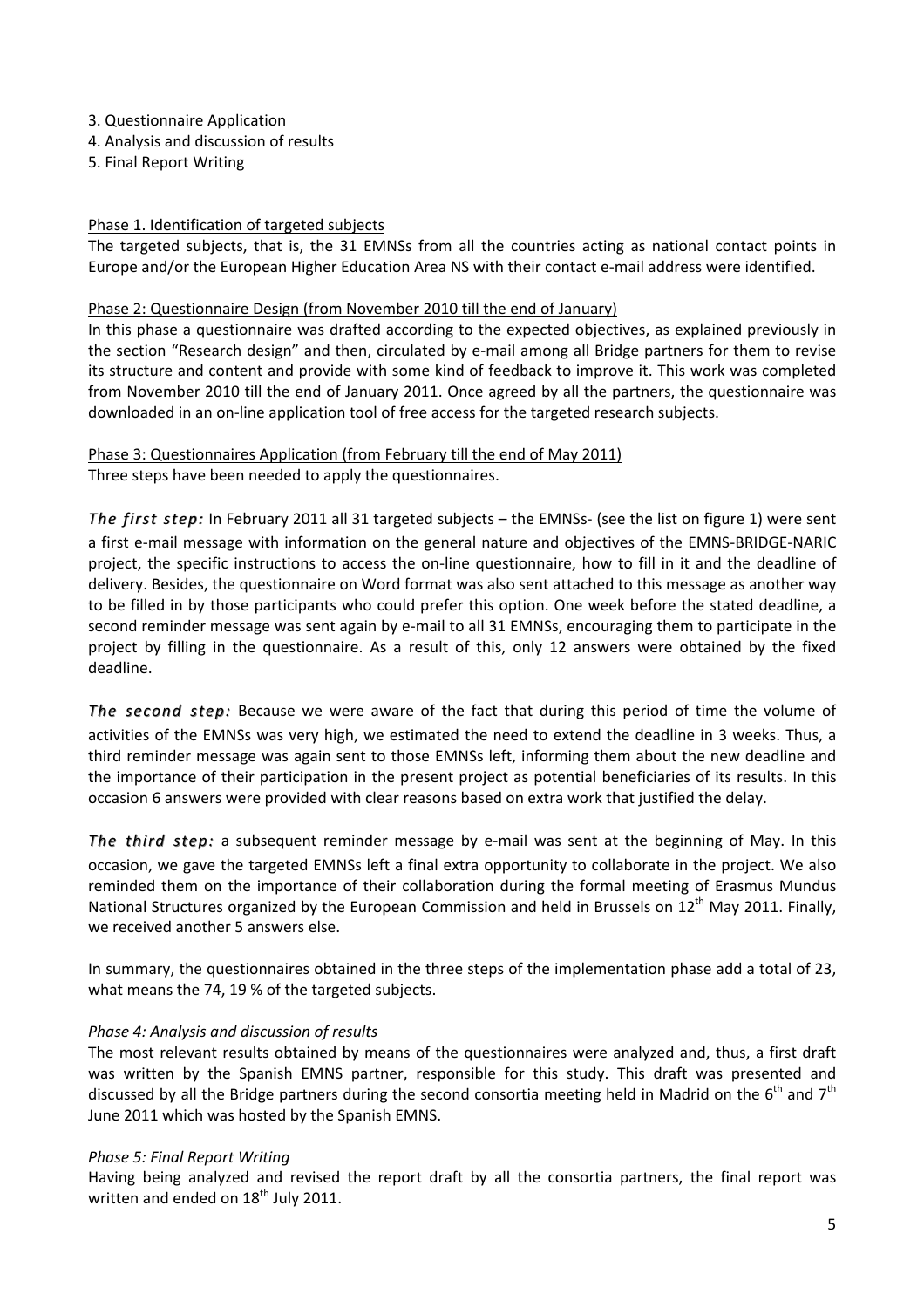# **Analysis and Discussion of Results**

As specify above, from the 31 targeted countries –EMNSs- 23 of them have participated in the Bridge project, what means a high participation with the 74, 19%.



Figure 3. 23 Participating countries 7 Non-participating countries: Bulgaria, Denmark, Iceland, Luxembourg, Liechtenstein, Romania, Slovenia, United Kingdom.

Source of figure: http://commons.wikimedia.org/wiki/File:EU and EFTA.svg?uselang=es

The 23 participating countries are: Austria, Belgium (Flemish Community and Flemish Community), Cyprus, Czech Republic, Estonia, Finland, France, Germany, Greece, Hungary, Ireland, Italy, Latvia, Lithuania, Malta, Netherlands, Norway, Poland, Portugal, Slovakia, Spain, Sweden and United Kingdom. The non-participating countries are: Bulgaria, Denmark, Iceland, Luxembourg, Liechtenstein, Romania, Slovenia, and United Kingdom.

In the next paragraphs of this section the results will be provided by analyzing the qualitative and quantitative data obtained from the 35 questions of the three parts of the questionnaire that correspond to the three objectives of the study, coming from the 23 EMNS respondents.

# Part 1: "Level of Knowledge of NARIC-ENIC-MERIC networks"

Objective: to spread knowledge about the National Academic Recognition Centres (NARIC) activities among the Erasmus Mundus National Structures (EMNS) Subjects (n) =  $23$ Questions (n) =  $12$  (from 1 to 12)

In the first part of the study by means of questions 1 to 6, the EMNSs were asked if they knew about the existence of NARIC-ENIC-MERIC and its activities; when affirmative answers, they were asked in question 7 to specify which NARIC centre/s they have been in contact with and for which reasons/purposes.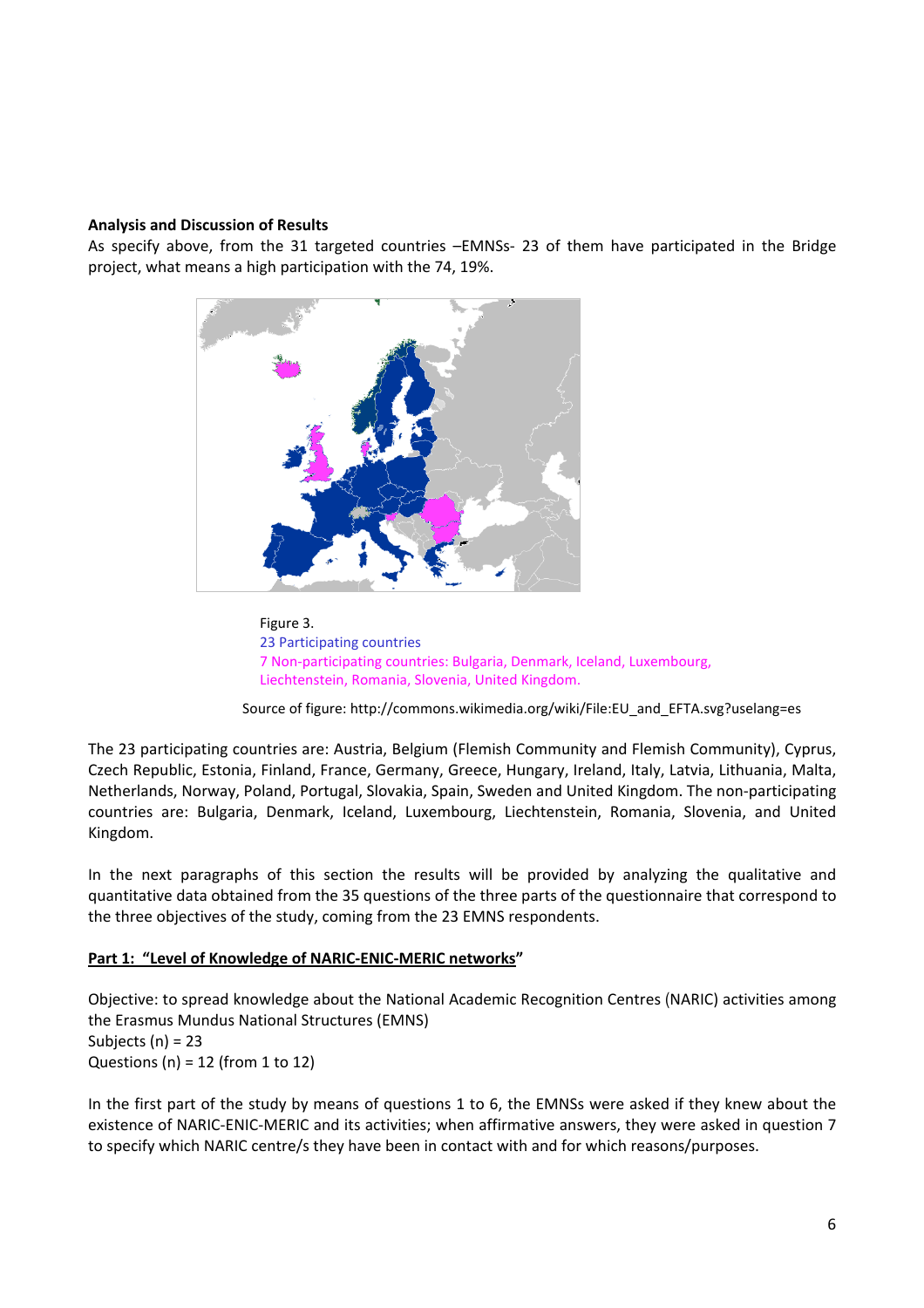When the subjects were asked about their knowledge and contact with ENIC and MERIC networks, the results show that most of EMNSs have answered that they know very well (83%) the ENIC network or know about its existence (17%); in contrast, the 48% of them do not know the MERIC network (see figures 4 and 5). From those who seem to know both networks, the 70% have been in contact with ENIC or MERIC (see figure 6) through their national centers basically for three main purposes:

- 1. to get information or discuss on:
	- the state of the implementation of joint degrees,
	- the present legislation of joint degrees
	- recognition degrees issues in general
	- the Diploma Supplement
	- recognition of joint degrees
	- recognition of degrees awarded by foreign HEIs
	- accreditation of universities and HEIs
	- awarding of multiple joint degrees in Erasmus Mundus programmes
	- Higher Education Structure and degrees (before Bologna)
	- elegibility check of degrees for Erasmus Mundus programme
	- recognition problems of certain Erasmus Mundus programmes with third countries degrees for admission.
- 2. to give or exchange information on:
	- the Erasmus mundus programme
	- the recognition of degrees and diploma
	- Lisbon recognition convention
- 3. to share professional work or activities:
	- evaluation of EM applications relatated to the elegibility of the HEIs
	- organization of joint seminars
	- participation in common meetings

The majority of respondents' answers fall into the first category that refers to the purpose of "getting information or discuss" on the issues listed above. In contrast, only the 13% of them (3 EMNSs) have been or are in contact with ENIC to share professional work or activities.



### **3. Have you ever been in contact with an ENIC or a MERIC centre?**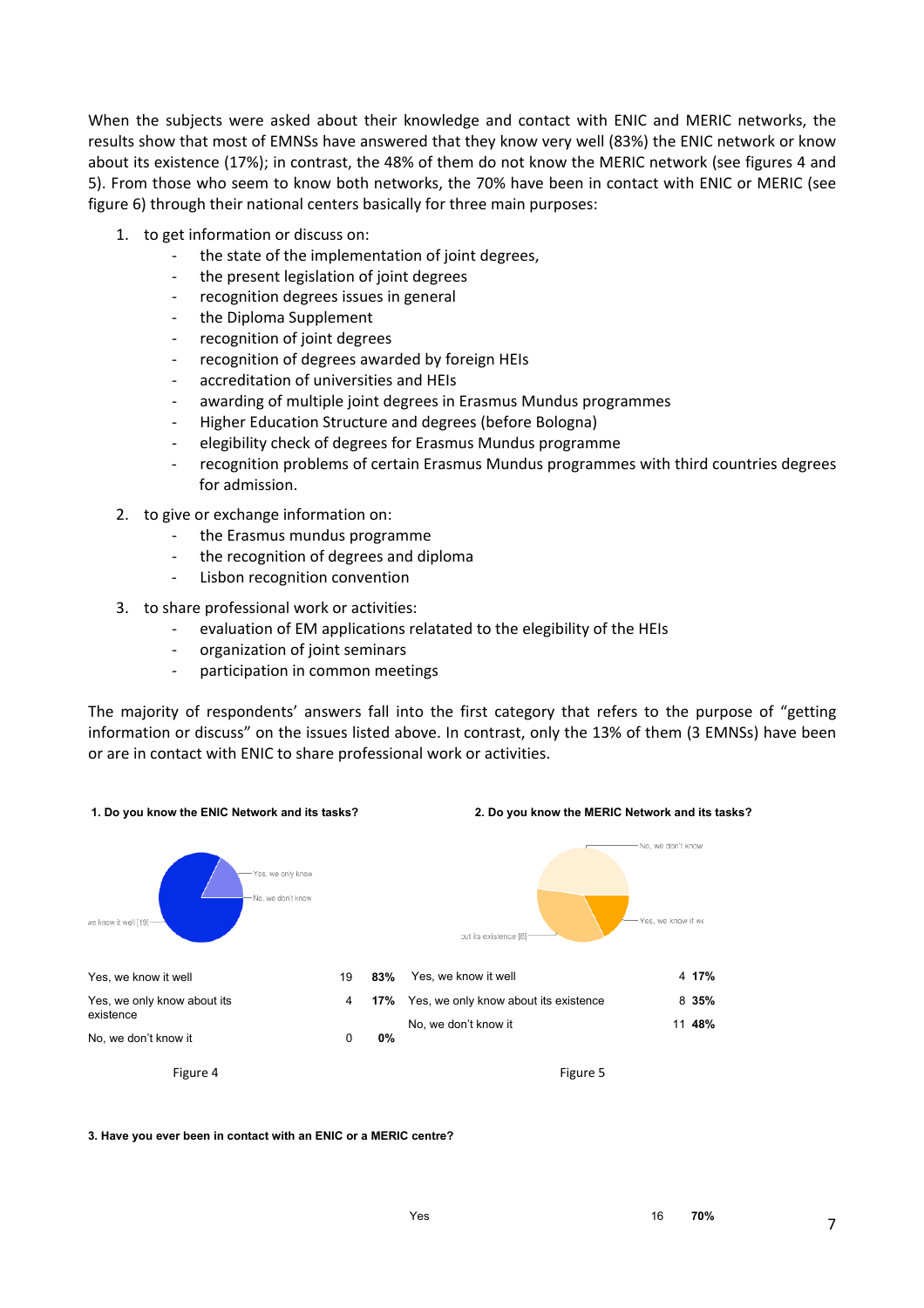

Related to their knowledge of NARIC centres and their activities/competences, as well as the kind of cooperation with them, again most of the EMNSs answered that they know them very well (83%) and from those, nearly all of them have been in contact with their national centre (91%) (See figures 7 and 8). When requested for the reasons or purposes to contact them, the answers given were practically the same as the ones above in question 4 related to ENIC contacts, due to the fact that in most countries NARIC centres are members of the ENIC network and both activities seem to be competences of the same institution.

Therefore, similarly to the purposes to contact ENIC centres described above, the answers are sorted in the same three categories:

- 4. to get information or discuss on:
	- the state of the implementation of joint degrees
	- the present legislation of joint degrees
	- recognition degrees issues in general
	- the Diploma Supplement
	- recognition of joint degrees
	- recognition of degrees awarded by foreign HEIs
	- accreditation of universities and HEIs
	- awarding of multiple joint degrees in Erasmus Mundus programmes
	- Higher Education Structure and degrees (before Bologna)
	- elegibility check of degrees for Erasmus Mundus programme
	- recognition problems of certain Erasmus Mundus programmes with third countries degrees for admission.
- 5. to give or exchange information on:
	- the Erasmus mundus programme
	- the recognition of degrees and diploma
	- Lisbon recognition convention
- 6. to share professional work or activities:
	- evaluation of EM applications relatated to the elegibility of the HEIs
	- organization of joint seminars
	- participation in common meetings

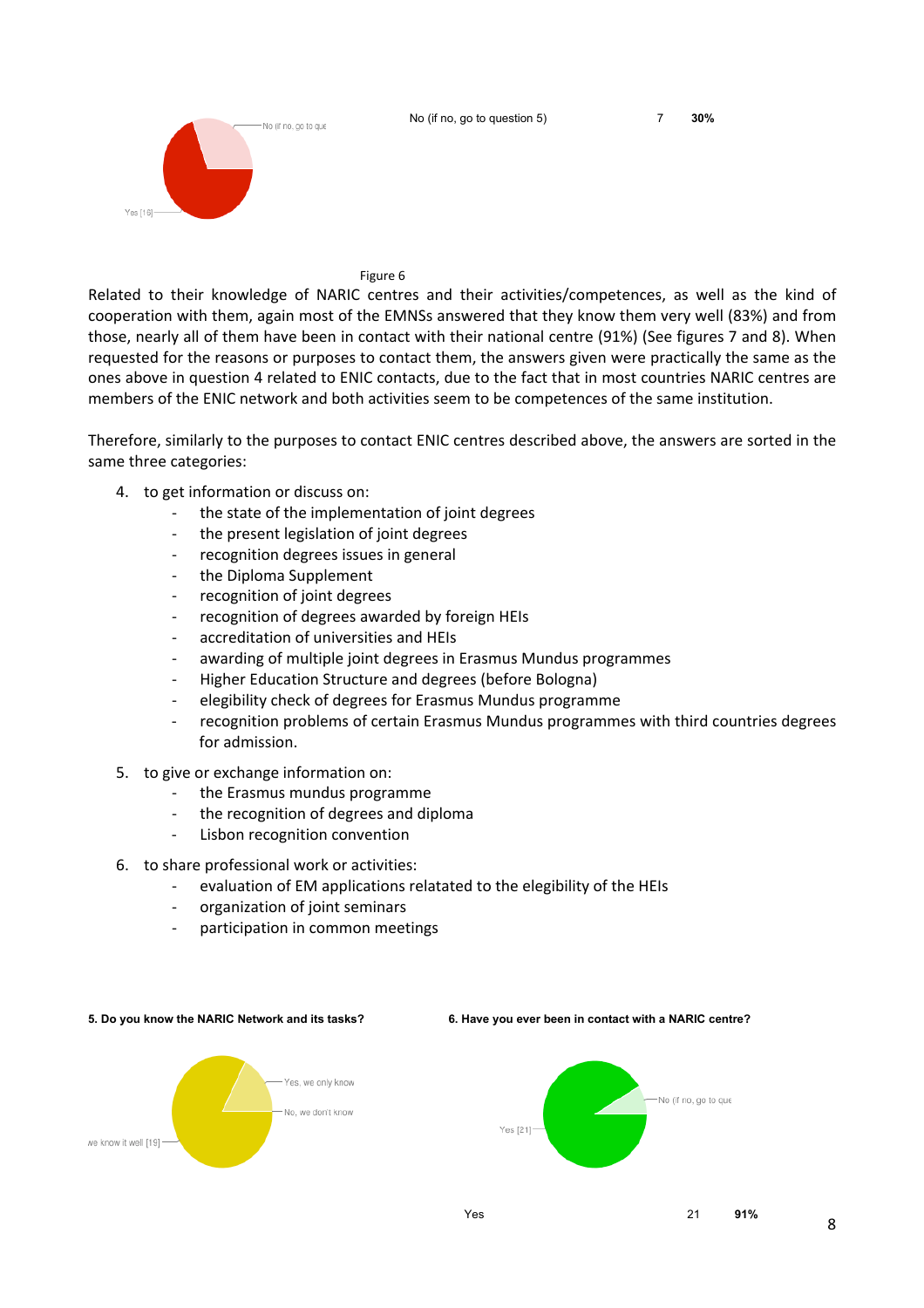|                                       |        | No (if no, go to question 8) | っ | 9% |
|---------------------------------------|--------|------------------------------|---|----|
| Yes, we know it well                  | 19 83% |                              |   |    |
| Yes, we only know about its existence | 4 17%  |                              |   |    |
| No, we don't know it                  | 0      |                              |   |    |
|                                       |        |                              |   |    |
| Figure 7                              |        | Figure 8                     |   |    |

When interpreting the former data obtained, the results reveals that it is not clear the nature and competences of NARIC and ENIC centres for most EMNSs because they do not make any difference when mentioning the purposes to contact them.

As far as questions 8 to 10 are concerned, the EMNSs were asked whether they know about the competences of NARIC centres, how often they contact with them and, if appropriate, what kind of information usually they request to them. According to the results shown in figures 9 and 10, the majority of EMNSs know about the competences of NARIC centers as authority for academic recognition (87%); however, when requested about competences for professional recognition only the 30% attribute this competence to their national NARIC centres, the 39% say that it is not their competence and the 30% show a lack of knowledge about it.

Besides, the results also reveal that most EMNS mention that NARIC centres give information about academic and professional recognition (96% and 65% respectively), national and foreign HE systems (96% and 61% respectively), assess foreign qualifications (87%) and act as National Information Center for the Lisbon Convention (61%), but the 39% do not know if their NARIC centers have this last competence.

In contrast, only the 30% state that their NARIC centers act as National contact point for the European Qualification Framework, but the 52% do not attribute this competence to them (NARICs) and the 17% do not know if their NARIC centers have this competence (see from figures 11 to 17).

It is important to stress that these results may respond mainly to two reasons: 1) EM NSs have a lack of knowledge about all the activities and competences carried out by their national NARIC centres and/or 2) Not all NARIC centres have the same competences in all the countries, and if so, it could be interesting to design a study about it.

### **8. As far as you know, your National NARIC centre: - Is the competent authority for academic recognition**

| Yes          | 20 | 87% |
|--------------|----|-----|
| No           | 3  | 13% |
| I don't know | 0  | 0%  |

#### Figure 9

**8. As far as you know, your National NARIC centre: - Is the competent authority for professional recognition (i.e. Directive 2005/36/EC)**

| Yes          |   | 30% |
|--------------|---|-----|
| No           | 9 | 39% |
| I don't know |   | 30% |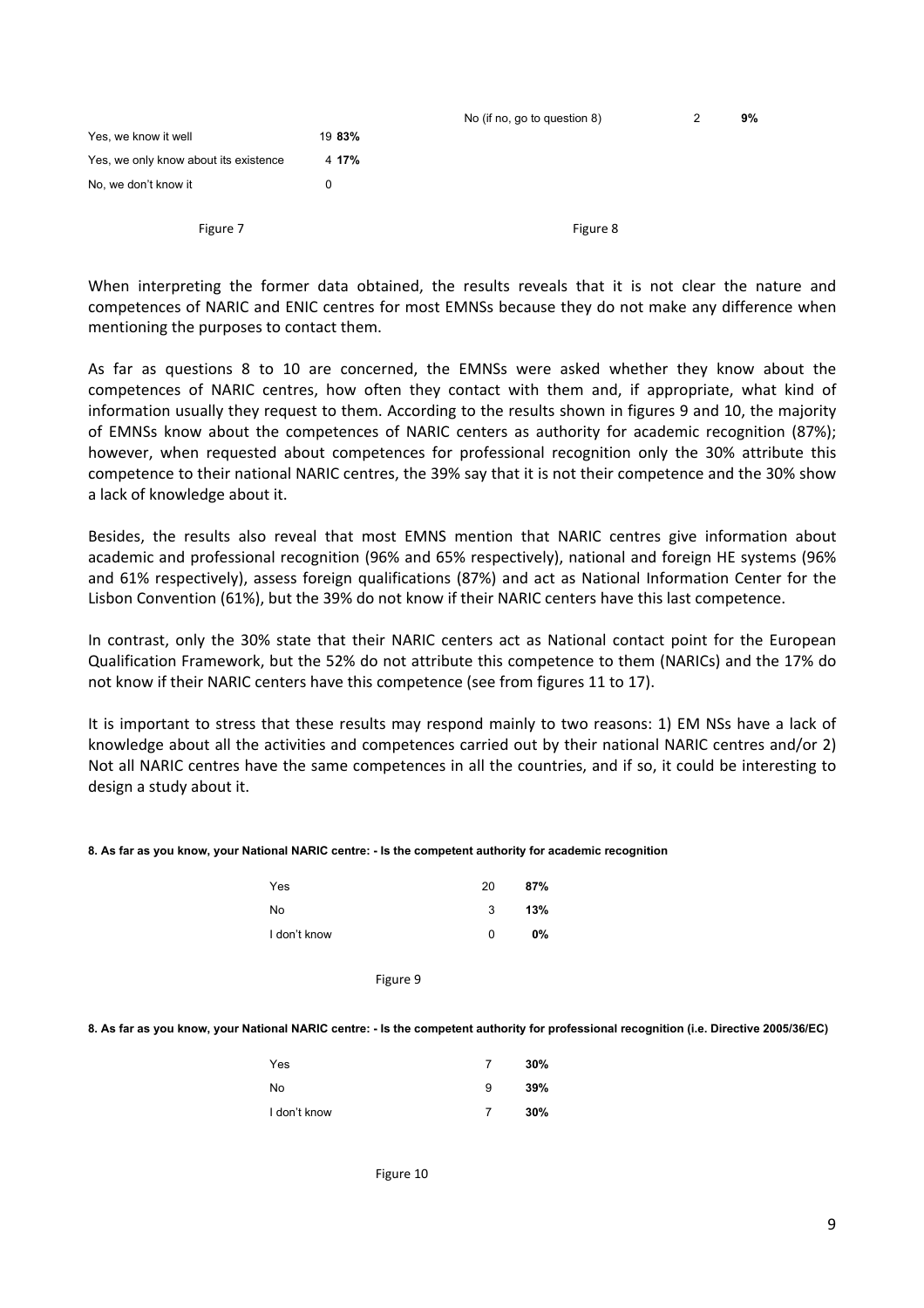|  | 8. As far as you know, your National NARIC centre: - Gives information about academic recognition procedures |  |  |  |  |
|--|--------------------------------------------------------------------------------------------------------------|--|--|--|--|
|--|--------------------------------------------------------------------------------------------------------------|--|--|--|--|

| Yes          | 22 | 96% |
|--------------|----|-----|
| No           |    | 4%  |
| I don't know | 0  | 0%  |

#### !!!!!!!!!!!!!!!!!!!!!!!!!!!!!!!!!!!!!!!!!!!!!!!!!!!!!!!!!!!!!!!!!!!!!!!!!!!!!!!!!!!!!!!!!!!Figure!11

**8. As far as you know, your National NARIC centre: - Gives information about professional recognition procedures**

| Yes          | 15 | 65% |
|--------------|----|-----|
| No           | 5  | 22% |
| I don't know | 3  | 13% |

#### Figure 12

## **8. As far as you know, your National NARIC centre: - Assesses foreign qualification**

| Yes          | 20 | 87% |
|--------------|----|-----|
| No           |    | 4%  |
| I don't know | 2  | 9%  |

### Figure 13

### **8. As far as you know, your National NARIC centre: - Gives information about the National HE system**

| Yes          | 22 | 96% |
|--------------|----|-----|
| No           | 1  | 4%  |
| I don't know | 0  | 0%  |

## Figure 14

### **8. As far as you know, your National NARIC centre: - Gives information about foreign HE systems**

| Yes          | 14 | 61% |
|--------------|----|-----|
| No           |    | 17% |
| I don't know | 5  | 22% |

## Figure 15

**8. As far as you know, your National NARIC centre: - Acts as National Information Centre on the Lisbon Convention**

| Yes          | 14 | 61% |
|--------------|----|-----|
| No           | 0  | 0%  |
| I don't know | 9  | 39% |

#### Figure 16

**8. As far as you know, your National NARIC centre: - Acts as National Contact Point for the European Qualifications Framework (EQF)**

| No           | 12 | 52% |
|--------------|----|-----|
| I don't know |    | 17% |
| Yes          |    | 30% |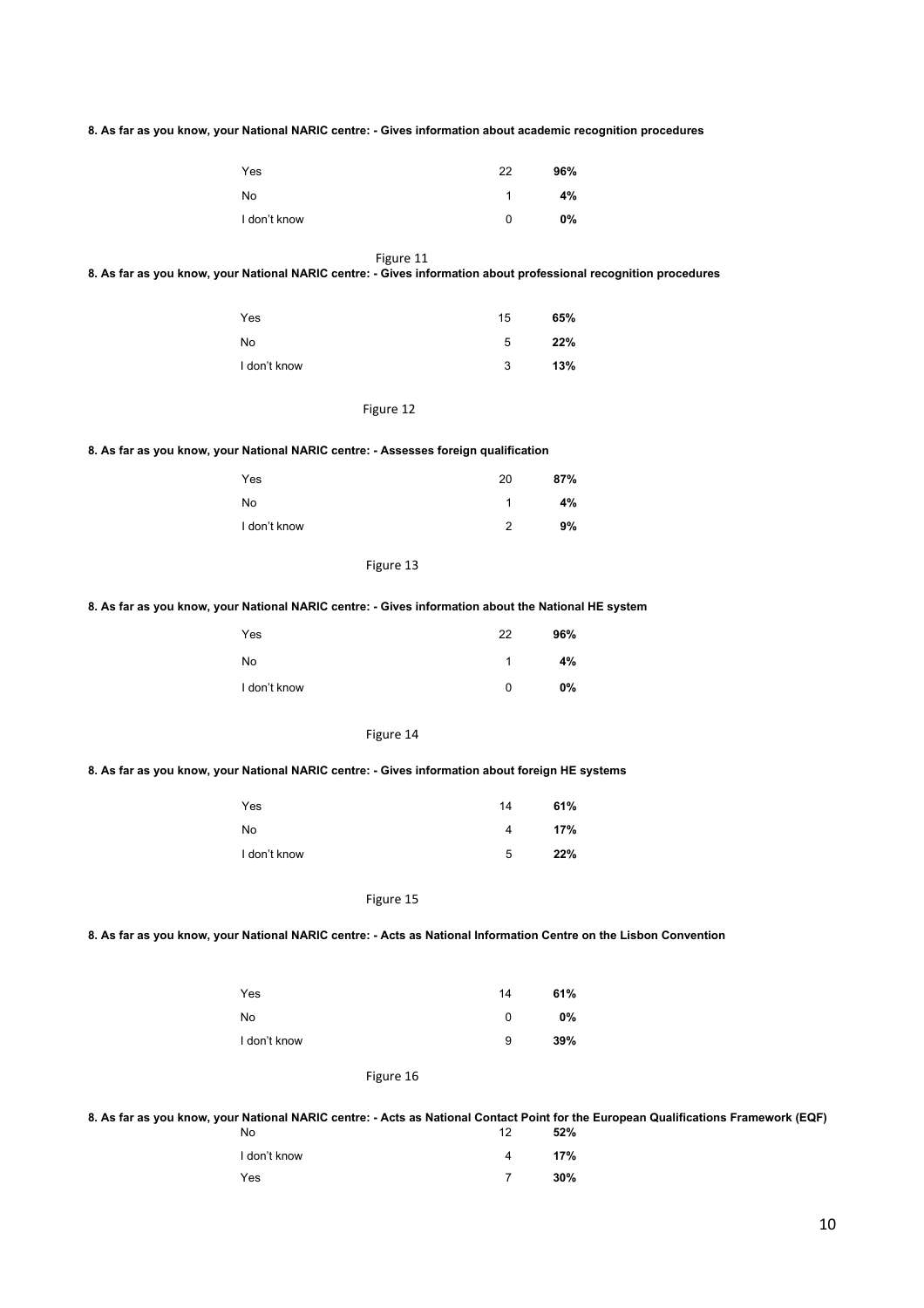Related to the frequency of contacts with NARIC centres (see figures 18 and 19), the majority (61%) contact them occasionally, only the 24% do it regularly, and the most requested information is firstly on *national legislation on joint programmes (62%),* being the 3 next most cited items *evaluation of foreign qualifications in compliance with national legislation (52%), recognition/accreditation status of foreign HEIs (38%), Elegibility of HEIs (33%) and procedure to award a joint degree (33%).* 

#### **9. Do you contact your national NARIC centre?**

| Yes, very often (5 or more contacts/month) |    | 4 17%  |
|--------------------------------------------|----|--------|
| Yes, often (1 or more contacts/month)      |    | 4 17%  |
| Yes, occasionally                          |    | 14 61% |
| No, never (if no, go to question 11)       | 1. | 4%     |
|                                            |    |        |

Figure 18

#### **10. What kind of information do you usually ask for?**

| <b>Eligibility of HE institutions</b>                                               | 733%  |           |
|-------------------------------------------------------------------------------------|-------|-----------|
| Recognition/accreditation status of foreign HEIs                                    | 838%  |           |
| National legislation on joint programmes                                            | 1362% |           |
| Procedures for admission to and enrolment in an EM course                           | 314%  |           |
| Evaluation of foreign qualifications in compliance with the national<br>legislation | 1152% |           |
| Procedure to develop a joint programme                                              | 5 24% |           |
| Procedure to award a joint degree                                                   | 733%  |           |
| Procedure to award a joint DS                                                       | 524%  |           |
| Other                                                                               | 1.5%  |           |
|                                                                                     |       | Figure 19 |

In the last questions of part 1 (11 to 12), the information requested was focused to find out if EMNSs have been ever contacted by NARIC centres and if so, what kind of information they have been or are requested by these centres. We can observe in the results obtained in figures 20 and 21 that more than half of the EM NSs requested (57%) have been contacted by their national NARIC centres in order to request for information mostly related to Erasmus Mundus courses (67%) and consortia (50%), followed by topics on assessment and recognition of Erasmus Mundus degrees (42%) and partner HEIs of EM courses (42%). In contrast, the 43% of them have never been contacted which seems to be a high percentage.

#### **11. Have you ever been contacted by your national NARIC centre?**

| Yes, very often (5 or more contacts/month) | 2.            | 9%       |
|--------------------------------------------|---------------|----------|
| Yes, often (1 or more contacts/month)      | $\mathcal{P}$ | 9%       |
| Yes, occasionally                          |               | $9.39\%$ |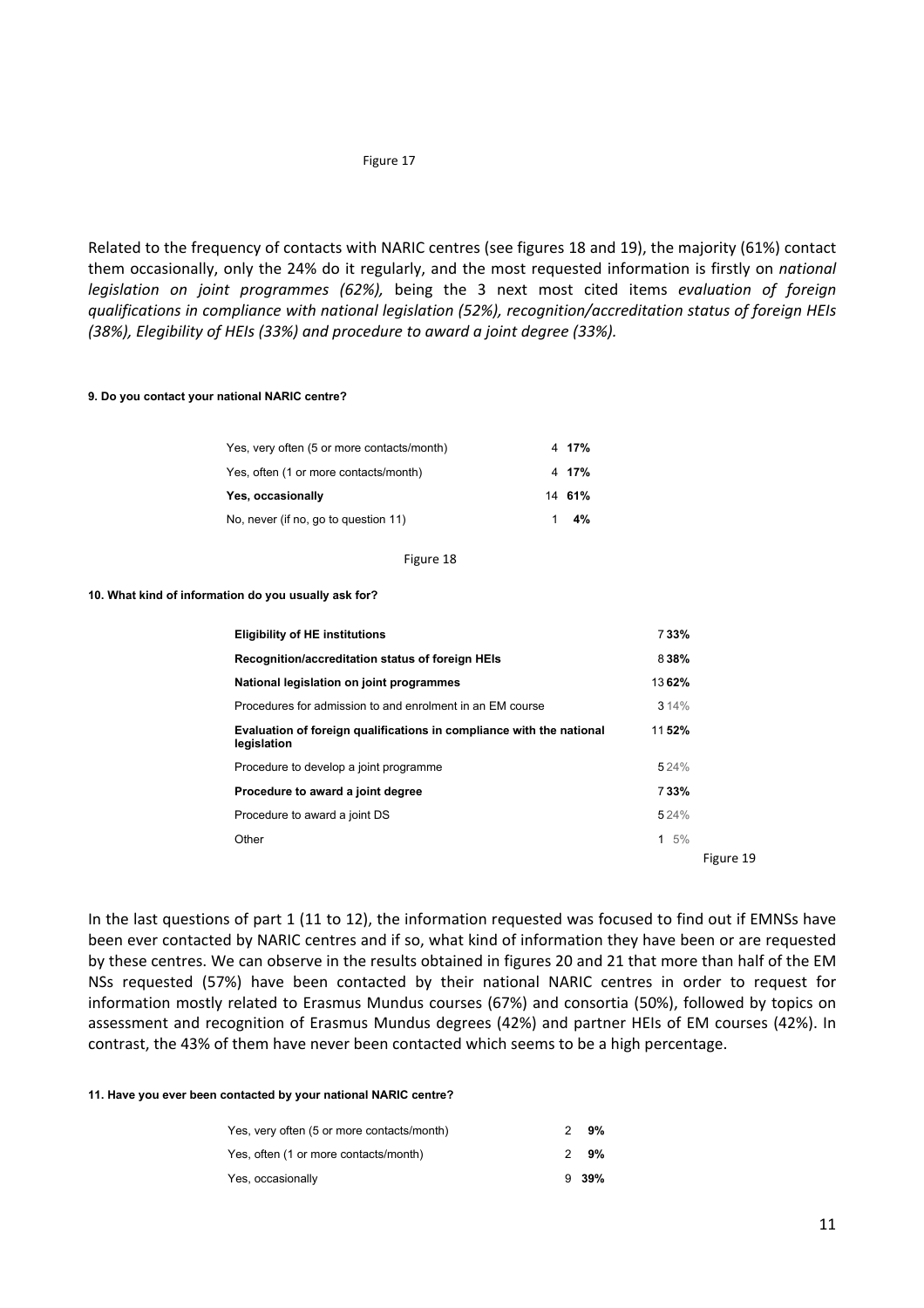| No, never (if no, go to question 13) |  |  | 10 43% |
|--------------------------------------|--|--|--------|
|                                      |  |  |        |

**12. What kind of information do they usually ask for?**

| <b>EM</b> courses                        | 8  | 67%       |
|------------------------------------------|----|-----------|
| <b>EM</b> consortia                      | 6. | 50%       |
| Admission to and enrolment in EM courses |    | 2 17%     |
| Assessment and recognition of EM degrees |    | 5 42%     |
| <b>Partner HEIs of EM courses</b>        |    | $5\,42\%$ |
| Other                                    |    | 325%      |
|                                          |    |           |

Figure 21

The former results indicate that most EMNSs contact their NARIC centers more often that the last ones contact them.

# Part 2: "Types of cooperation and identification of good practices and weaknesses"

Objective: to examine the extent to which the cooperation between both networks EMNS and NARIC Centres needs to be improved and strengthened. Subjects  $(n) = 23$ Questions (n) =  $17$  (from 13 to 29)

In the second part of the survey through questions 13 to 15 EMNSs were requested if they had ever invited their national NARIC centres to meetings/seminars or presentations of the Erasmus Mundus calls for proposals, and if so, if they participated and what role they played. The data obtained in figures 22, 23 and 24 indicate that most of them (74%) have invited their NARIC centre to meetings or seminars, having participated frequently (65%) both as speakers (80%) and attendees (67%). These results contrast with the answers given by EMNSs in questions 16, 17 and 18 (see figures 25, 26 and 27) when they indicate that most of them (65%) have never been invited by their NARIC centers to participate in meetings or seminars, and the few that were invited participated mostly as attendees.

However, it is important to mention that the reason because EMNSs have not been invited in most of the cases could be attributed to the fact that NARIC centers did not organize any kind of event.



**13. Have you ever invited your national NARIC to your meetings/seminars (presentations of the call for proposal, seminars with national coordinators, etc.)?**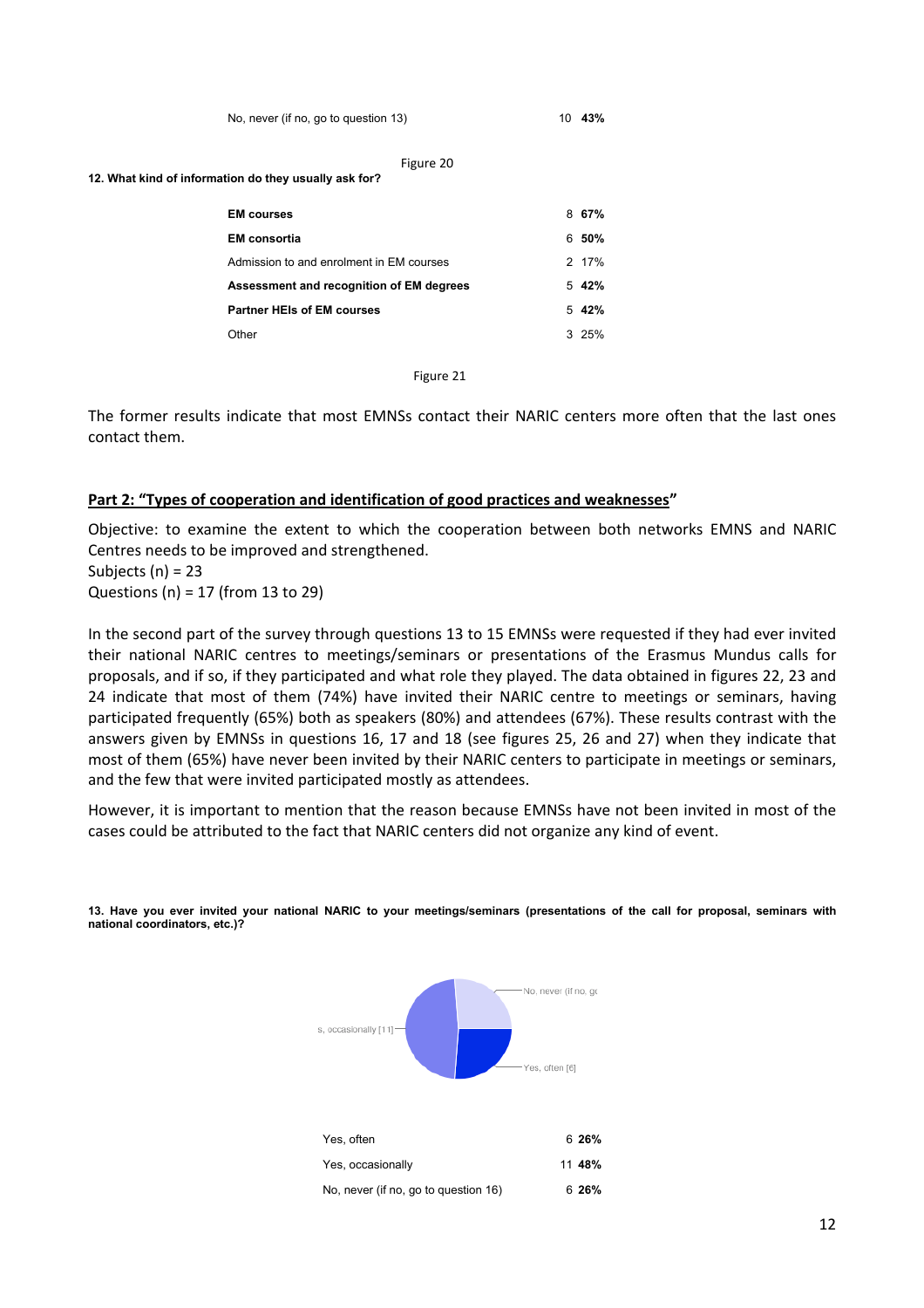

## **16. Have you ever been invited by your national NARIC centre to their national meetings/seminars?**







# **17. If yes, did you participate? 18. Generally, you participated as:**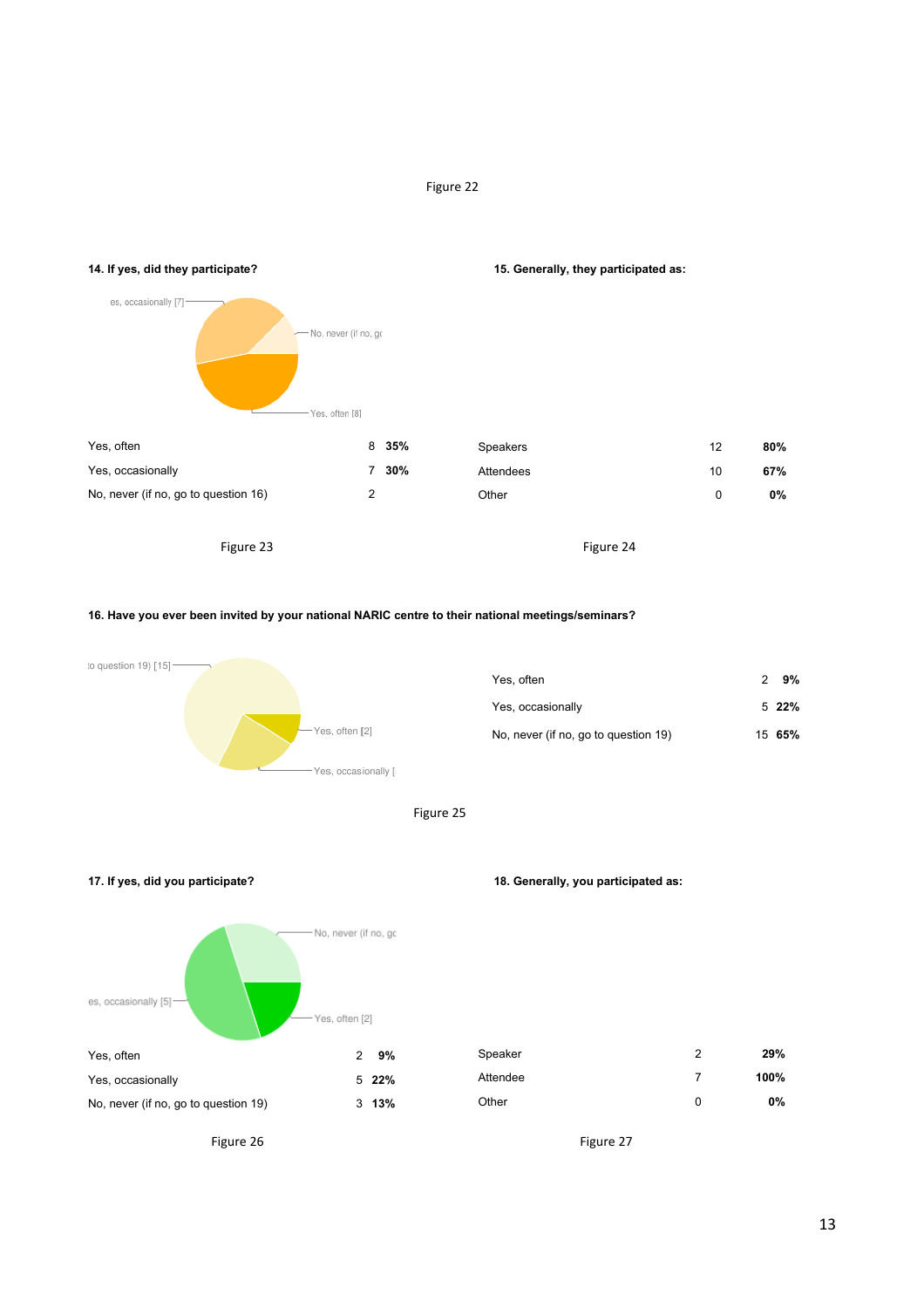In order to investigate deeply into the types of cooperation between EMNNs and NARIC centers, questions 19 to 24 have been designed. Through these questions EMNSs were asked whether they have been carried out activities working together, such as joint events, projects and/or publications and their role played.

In figure 28 the results reveal that the majority of EMNSs (78%) have never organized joint events with their NARIC centers. Only the 22% of them have done it occasionally whose topics were related on (questions 19 and 20):

- Bologna issues
- Bologna expert projects
- Information seminar on Joint Study programmes + Erasmus+ Tempus as speakers on Lisbon Convention & DS & Europass (more with LLLProgramme)
- Training seminar on joint programmes and degrees for university administrative staff (NARIC as organizer and EMNS as invited speaker)
- Different seminars & workshops on recognition issues in the framework of the Bologna project in 2010. VIAA with AIC (Latvia) organized the Conference.
- Common seminar on Diploma Supplement in May 2009.
- Workshop on Higher Education Policy related to legal issues for awarding Erasmus Mundus joint degrees and Diploma supplements, as well as related to the accreditation of Erasmus Mundus joint programmes in 2010 and 2011. Spanish EMNS was the organizer and the head of NARIC as invited speaker.

## **19. Have you ever organized joint events with your national NARIC centre?**





Similar to the previous results we can observe (see figure 29) that most EMNSs have never carried out joint projects nor activities (70%) with their national NARIC centers. Only few of them have done it occasionally (17%) or often (13%). The topics were related to the following ones (questions  $21-22$ ):

- Bologna issues
- Bologna experts project
- The present EMNS-BRDIGE-NARIC project (2010-2012)
- CIMEA: Pro Joint database on Joint programmes in the Italian context (2009)
- The JOIMAN project (2008-2010)
- Dissemination of the results of the ENIC\_NARIC project CoRe II (coordinated by the Dutch ENIC=NARIC.
- The JOQAR project
- The drafting of the new Royal Decree in Spain (2010) that regulates the awarding of Diploma and Diploma Supplement under the Bologna framework.The Spanish EMNS was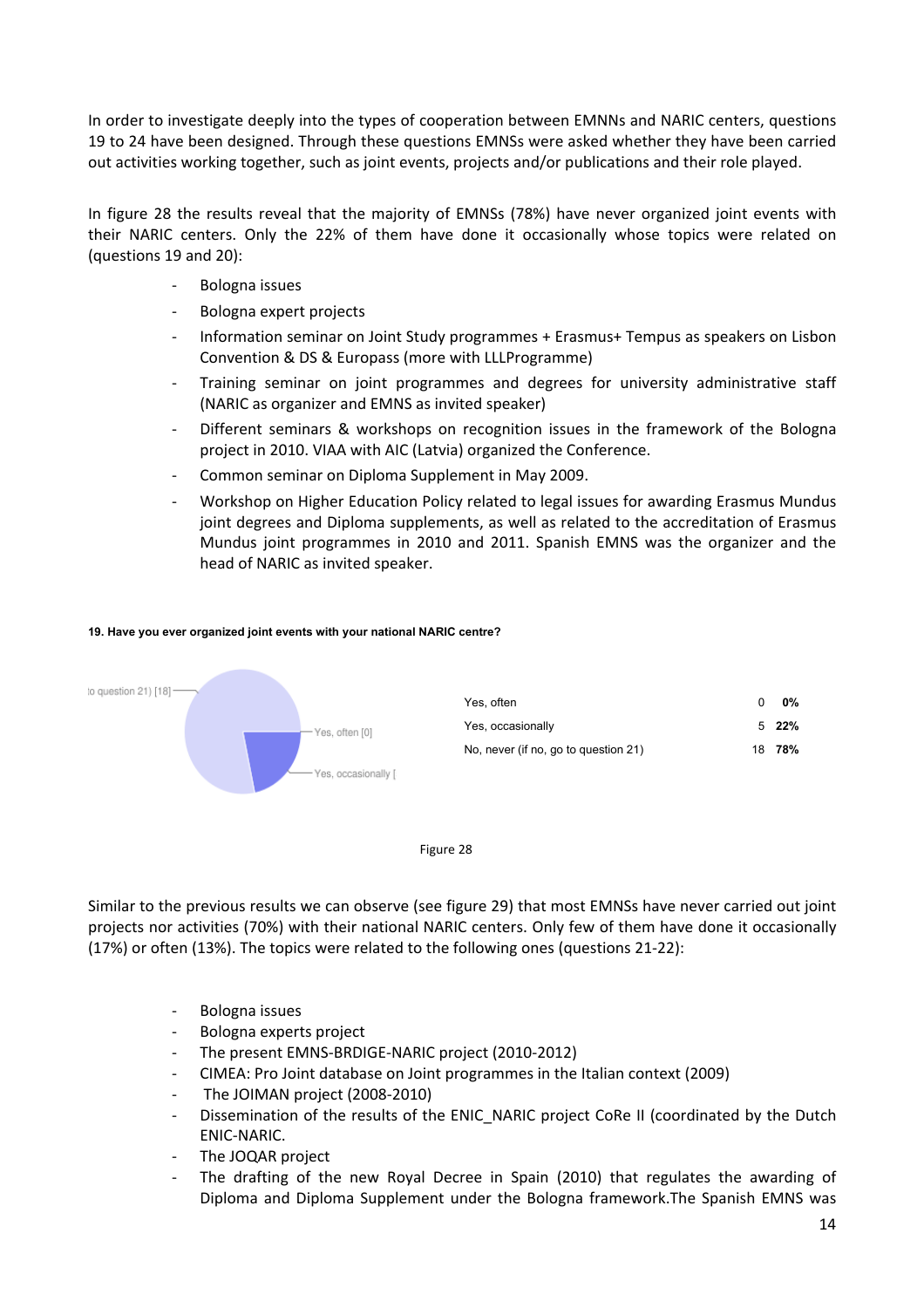requested by NARIC to design the model of the Erasmus Mundus joint degree for master and doctorates programmes, as well as the model of the joint Diploma Supplement which was carried out by an Erasmus Mundus working group.

## **21. Have you ever carried out joint projects with your national NARIC centre?**



Figure 29

Related to joint publications issued by EMNSs and NARIC centers (see figure 30), the 87% of EMNSs state that they have never issued joint publications, being only the 13% of them that have done it occasionally on the following topics (questions 23-24)

- Publications on national state scholarships programmes
- Publications made by other institutions where they appear together
- 2003 Joint Degrees: the Italian experience in the European context
- Information materials on Latvian Higher Education system and institutions, and on ECTS user guide.

### **23. Have you ever issued joint publications with your national NARIC centre?**



Finally questions 25 to 28 are focused to identify good practices and weaknesses emerged from the cooperation or lack of it between EMNNs and NARIC centers. On question 29 it is requested whether the kind information asked by EMNSs to NARIC centers has been useful to solve doubts and/or problems.

When analyzing the results shown below (figures 31 and 32), the 57% of the EMNS could identify some examples of good practices emerging from the relation with their national NARIC centers (question 25); in contrast, only the 26% could provide some weaknesses (question 27).

### **25. Could you identify any good practices emerging from the relation with your national NARIC centre?**

15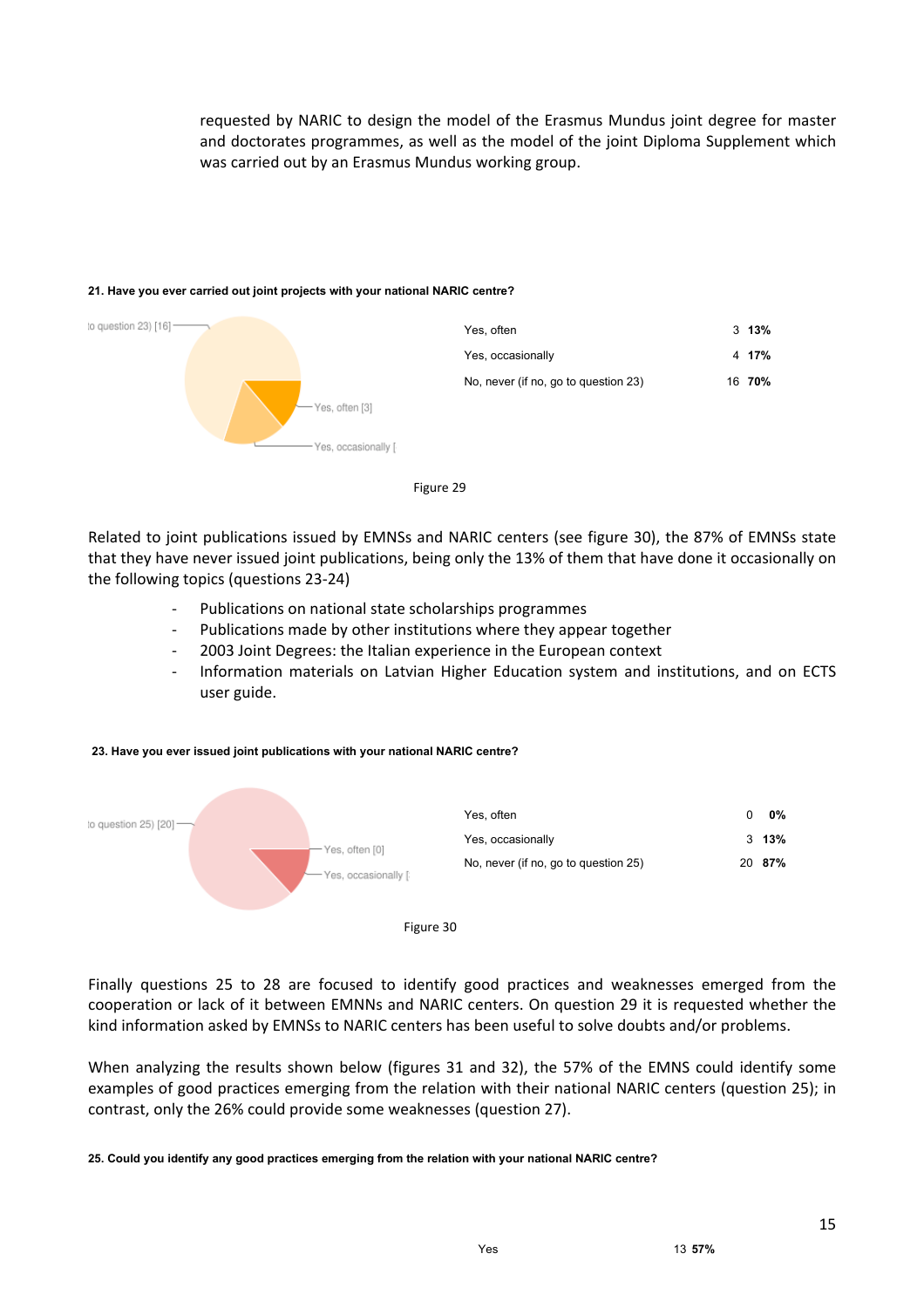



Here below are provided the list of good practices and weaknesses mentioned by EMNSs (question 26-28):

# Good Practices

- To share experience during seminars organized by National Structures
- To share information in publications edited by NSs and ENIC-NARICs
- excellent cooperation in the field of recognition on professional qualifications
- To form part of the same department because it is easier to contact each other and exchange information, usually in an informal way.
- To be located in the same office, what makes information flow very smoothly.
- To develop a new Royal Decree on the Diploma and Diploma supplement awarding in Spain. There was a part focused on the joint diploma and the joint diploma supplement issue with a specific model for Erasmus Mundus diploma. This part was developed by the Erasmus Mundus National Structure.
- To follow a standard procedure of consultation about procedures for joint programmes and awarding joint degrees for assistance to HEIs in drafting EM applications as well as during the lifetime of the EM projects.
- To compare the EMNS understanding of knowledge about joint programmes and joint degrees thanks to meeting and comparing different models, recognition practices, positions, etc. These reflections were arisen to the Ministry. Besides, by discussing the different views on topical issues, such as joint degrees, it was possible to acquire together a more thorough understanding about the policy level issues.
- To have a regular exchange of information between VIAA and AIC in Latvia on recognition issues and Bologna process which facilitates qualitative communication with HEIs in VIAA competence areas.
- To improve the cooperation between NS and NARIC centers in Germany (issue which is being discussed at present). The outcomes and results of this will be provided at a later stage.
- To have more awareness of each other's existence in the context of Bologna Experts.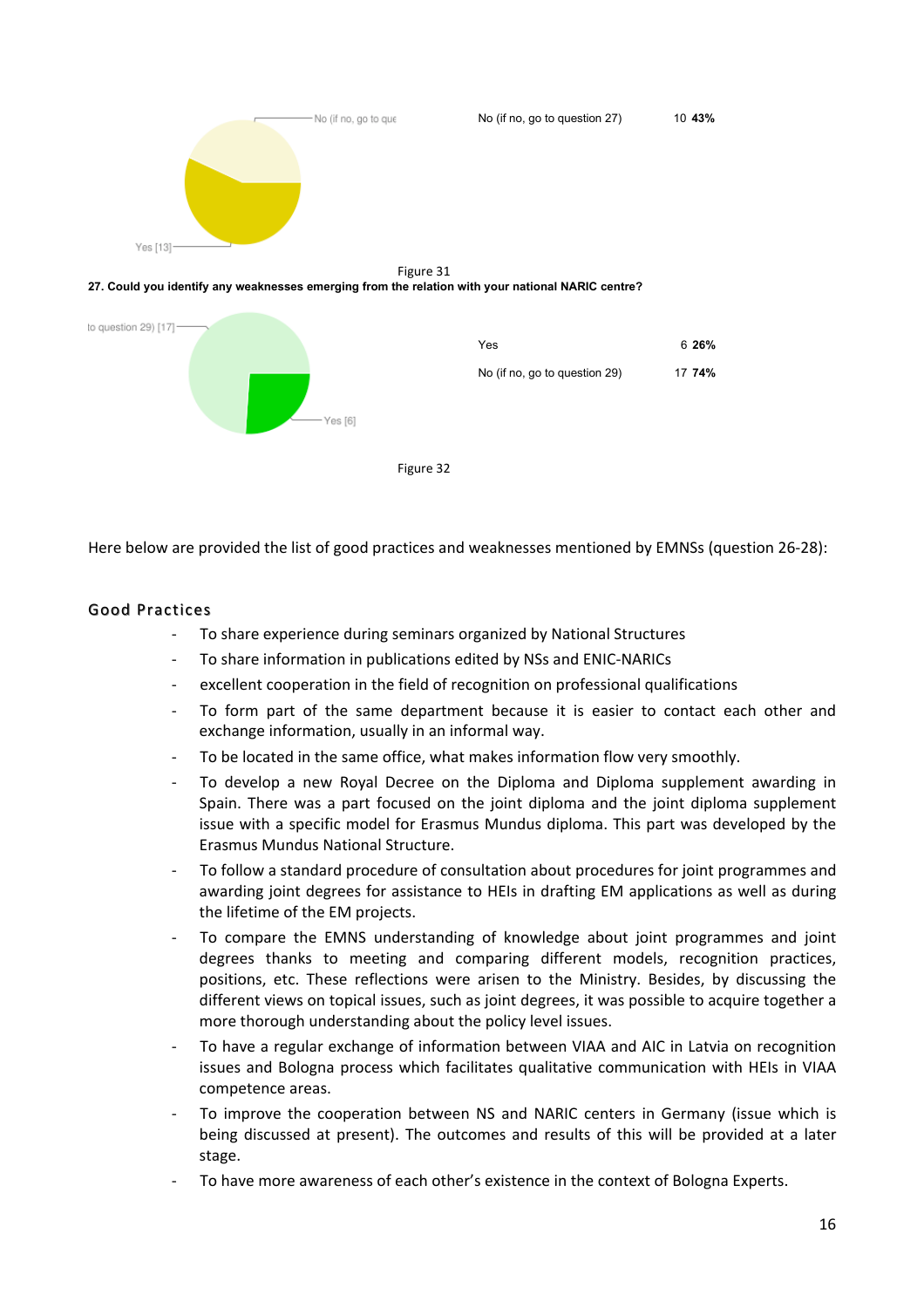## Weaknesses

- Lack of communication on relevant issues
- Weak links in joint activities
- Lack of contact or relation between EMNSs and NARIC centre in France
- The informal and occasionally contacts should be conducted to more often and formal contacts.
- Both EMNSs and NARIC centers have few staff and are always overburdened; thus, there is a lack of regular interaction and exchange of information to get mutual support and advice.
- No sustainable relation is developed because of little and sporadic contact.
- Insufficient knowledge about recent development in the field of expertise of both parts.

In the last question (29) of this second part of the questionnaire the EMNSs subjects were asked to evaluate the effectiveness of the information provided by their national NARIC centers when they asked for information. The majority of them indicated that the answers given were useful to solve the problem (83%). Only few answered that the information was not useful (4%) or difficult to understand or different from the EM glossary (4%) and that they never asked for information (13%) (See figure 33).

## **29. When you ask for information to your national NARIC centre, their answers are:**

| Useful to solve the problem                             | 19       | 83%   |
|---------------------------------------------------------|----------|-------|
| Difficult to understand, too technical                  | $\Omega$ | 0%    |
| Difficult to understand, different from the EM glossary | 1        | 4%    |
| Not useful at all                                       | 1        | 4%    |
| They never answered                                     | $\Omega$ | 0%    |
| We never asked                                          |          | 3.13% |
| Other                                                   | $\Omega$ | 0%    |
|                                                         |          |       |

Figure 33

## **Part 3: "How to improve cooperation between EMNSs and NARIC Centers**

Objective: to identify topics and specific actions that could be implemented to increase and reinforce cooperation between EMNSs and ENIC-NARIC-MERIC networks. Subjects (n) =  $23$ Questions (n) =  $6$  (from 30 to 35)

In the third part of the questionnaire by means of open questions that range from 30 to 34, the EMNS subjects were requested for suggestions on topics and specific actions that could be implemented to get a closer cooperation between EMNSs and ENIC-NARIC-MERIC networks. The last question number 35 requested for some case studies about issues arising from EM programmes that could be relevant in order to reinforce the cooperation between EMNSs and NARIC centers.

As far as recommendations and suggestions for a closer cooperation concern (question 30), the majority of responses were related to topics all concerning joint studies, such as joint programmes development, accreditation, recognition procedures system and legislation, awarding of joint diploma and diploma supplement, at both national and international levels, consortia agreement (structure and contents), admission and enrollment of foreign students in Erasmus Mundus programmes, recognition of study and mobility periods and elegibility check procedure by EMNSs. Other topics of interest highlighted were: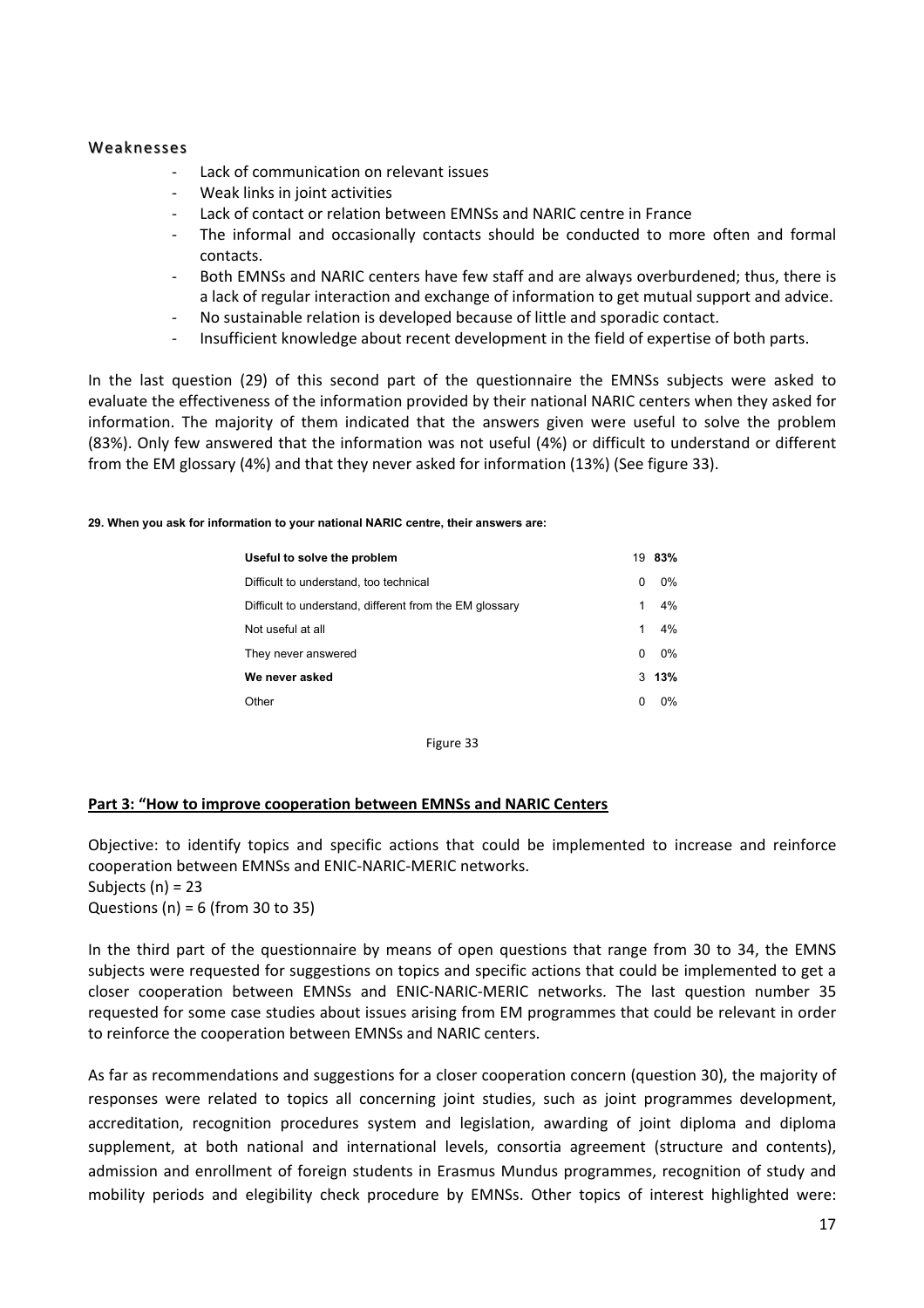transnational higher education systems, Erasmus Mundus/NARIC/Bologna Process, the European and national Qualification Frameworks, as well as practical influence of Lisbon recognition convention on recognition of study periods and diploma.

Related to the topics on which EMNSs staff could be trained by their national NARIC Centers (question 31), the following have been mentioned as the most useful ones:

- National Higher Education legislation
- National legislation on accreditation and recognition of joint programmes and degrees
- General NARIC competences and possible communication fields
- NARIC network's activities and missions
- **Lisbon Convention**
- Admission and enrollment procedures of foreign students in joint programmes (rules, documents for admission, etc..)
- Information on different European degrees to allow EMNSs to know that all European participants are delivering equivalent degrees
- Evaluation and recognition procedures of foreign qualifications and joint degrees in compliance with the national legislation
- Information on eventual problems found with Erasmus Mundus degrees (diploma)
- The Diploma Supplement
- Information about degrees obtained outside Europe (e.g. Bachelor of Art, Bachelor of Science and other ones necessary to enroll in Erasmus Mundus and joint programmes
- Recognition and accreditation issues in other EU countries in order to give advice to higher education institutions who apply for Erasmus Mundus programmes
- Practices and working methods of the networks from the point of view of each national system
- Information about the international cooperation between the ENIC/NARIC centers

Besides, when asked about topics on which national NARIC centers staff could be trained by EMNSs staff (question 32), the following were mentioned as the most interesting ones:

- The Erasmus Mundus programme and the problems arisen from joint degrees awarding
- Informing about the emerging international joint programmes so that their specific features could be taken into account in the national legislation
- Joint degrees development and requirements to create them and to award the joint diploma and the joint diploma supplement
- The structure and running of Erasmus Mundus programmes
- EM National structures activities, missions and competences
- Joint European cooperation programmes (Action 2)
- Types of degrees awarded by Erasmus Mundus programmes: double, multiple and joint degrees
- Youth on the move and mobility in general
- Learning to read the Erasmus Mundus degrees/diploma
- Good practices emerging from EM experiences
- Models of EM joint programmes
- The challenges of the Erasmus Mundus programme

The suggestions given by the EMNSs respondents to improve the cooperation between NARIC Centers and EMNSs can be sorted as general actions and specific activities as it is shown below (question 33):

# GENERAL ACTIONS AT BOTH NATIONAL AND INTERNATIONAL LEVELS

- To reinforce the mutual provision of information on foreign diploma
- To promote discussion on joint programmes and joint degrees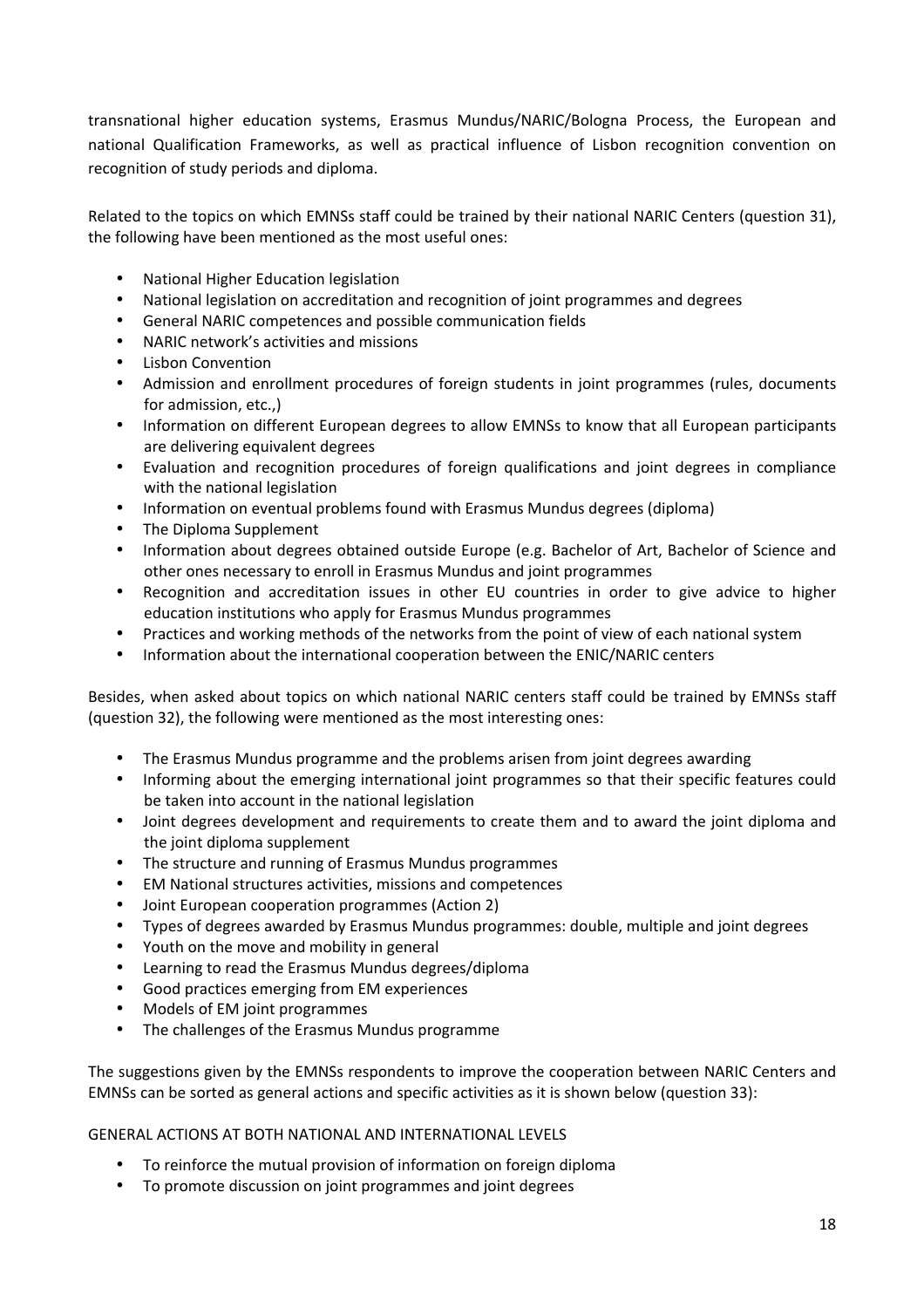- To exchange regularly information, experience and ideas related to joint degrees awarding and joint degrees procedures for recognition
- To facilitate contacts and more interaction between National structures and NARIC Centres in the recognition of Erasmus Mundus degrees
- To increase cooperation on general policy issues at a European level
- To increase the exchange of information related to the European Qualification Framework and the National Qualification Framework
- To get NARIC Centers outside Europe to know about the specific features and peculiarities of the Erasmus Mundus programmes and degrees
- To promote discussion on joint programmes and joint degrees
- To collaborate on the recognition of joint degrees and the recognition of foreign Qualifications of EM student applicants
- To provide active "infoservice" on national legislation on ioint programmes and procedures to award a joint degree
- To get National Structures to know better ENIC/NARIC MERIC centers and networks
- To increase contacts between both networks

# SPECIFIC ACTIVITIES AT BOTH NATIONAL AND INTERNATIONAL LEVEL

- To provide mutual information and training about the activities and competences of both organizations and networks (EMNSs and ENIC/NARIC centers)
- To have joint brainstorming sessions to define joint activities and fields to improve cooperation
- To organize joint workshops, seminars and meetings focused on specific topics and targets of interest for both organizations and networks
- To have joint participation at events for higher education institutions
- To organize international thematic seminars in Brussels between EMNSs and ENIC/NARIC with both formal and informal meetings
- To carry out projects working together as partners
- To create a collaboration and communication platform
- To prepare and publish joint material in certain issues relevant for the programme
- To create databases in English with information about higher education institutions of European countries
- To have periodical visits during some days to know in detail more about each other

To the question (34) related to how the European Commission could help to improve the relation between the two networks (EMNSs and ENIC/NARIC centers), these are the suggestions and ideas given by the EMNSs:

- To promote and fund joint publications
- To promote, organize and/or fund joint meetings, events, seminars, workshops and conferences addressed to both EMNSs and NARIC centers
- To organize training seminars on NARIC and NSs networks' activities and missions
- To support information exchange about the activities of both networks
- To organize joint meetings on specific topics for EMNSs, NARIC centers and Bologna experts
- To invite regularly some representatives of NARIC centers to give presentations on their activities and missions at National Structures formal meetings organized annually by the European **Commission in Brussels**
- To invite regularly some representatives of EMNSs to give presentations on their activities and missions at ENIC/NARIC formal meetings organized annually by the European Commission in Brussels
- To promote knowledge about the NARIC centers and the Erasmus Mundus programme
- To identify potential cooperation issues and promote this cooperation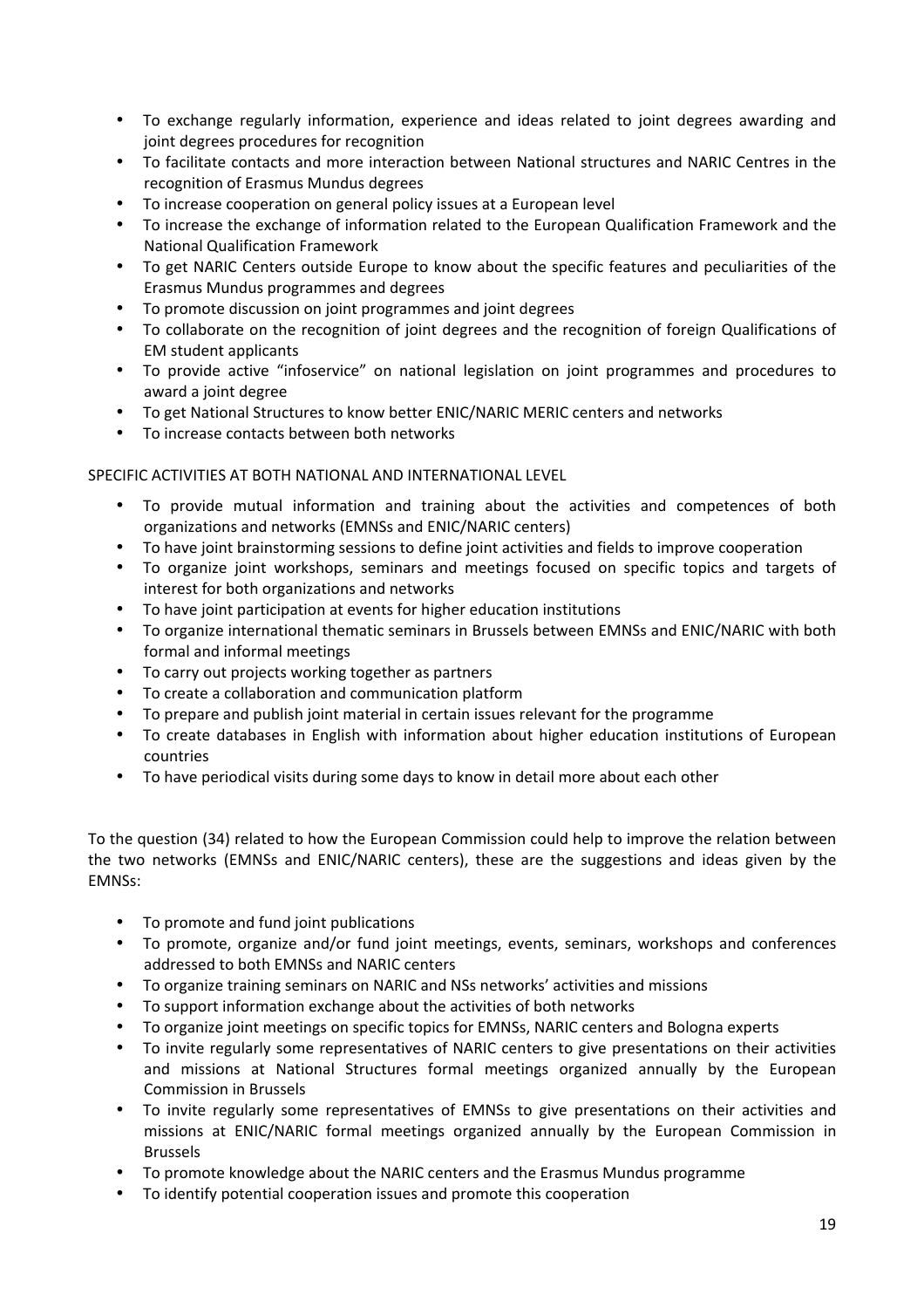- To promote and finance projects carried out together
- To finance some European visits for staff to spend 3-4 days in some NARIC centers or EMNS centers to know more about each other
- To carry out actions to create synergy and provide exchange of information between Life Long Learning Programmes, Erasmus Mundus, Tempus and NARIC centers, especially in the management of the programmes
- To provide funding for the functioning of the NS contact points in order to increase the time their staff can use to improve their participation in Erasmus Mundus restricted calls.

As a final question of the survey (question 35), the EMNSs were asked to provide some case studies about issues arising from Erasmus Mundus programmes that could be relevant in order to reinforce the cooperation between EMNSs and NARIC centers. The answers have been classified as "Case Studies on General Topics" and "Specific case studies" as they can see below.

# CASE STUDIES ON GENERAL TOPICS

The following topics have been provided as case studies that have needed o will need in the future some kind of cooperation between EMNSs and NARIC centers:

- 1. The recognition of an EM Master course Multiple degree
- 2. The recognition of joint degrees
- 3. The recognition of EM programmes which are shorter than the minimum length required for a similar national degree
- 4. The description of national legislation about the length (ECTS) of master and doctorate programmes, possibility of awarding joint, multiple and double degrees/diploma, useful links and other additional comments. This kind of information was requested to all the coordinators of the EMNSs by the EACEA Agency and in some countries was compiled with the collaboration of the corresponding NARIC center.

# SPECIFIC CASE STUDIES

This following list includes the names of specific EM programmes that constitute case studies to be analyzed by both EMNSs and NARIC centers because they seem to have some difficulties in awarding the joint, double or multiple diploma.

- 1. Master in Law and Economics
- 2. Master in Photonic NETworks Engineering (MAPNET)
- 3. European Master Course in Aeronautics and Space Technology (EuMAS)
- 4. Etudes Urbaines en Region Mediterranéennes (EURMed)

The above programmes could be proposed to be analyzed for the phase 4 of the present BRIDGE project with the purpose to find possible solutions that could lead to the successful awarding of the corresponding diploma.

# **CONCLUSIONS**

The three main objectives of the present study have been accomplished: firstly, to spread knowledge about the National Academic Recognition Centers (NARIC) activities among the Erasmus Mundus National Structures (EMNSs); secondly, to examine the extent to which the cooperation between both networks EMNSs and NARIC Centers needs to be improved and strengthened, and thirdly, to identify topics and actions that could be implemented to increase their cooperation.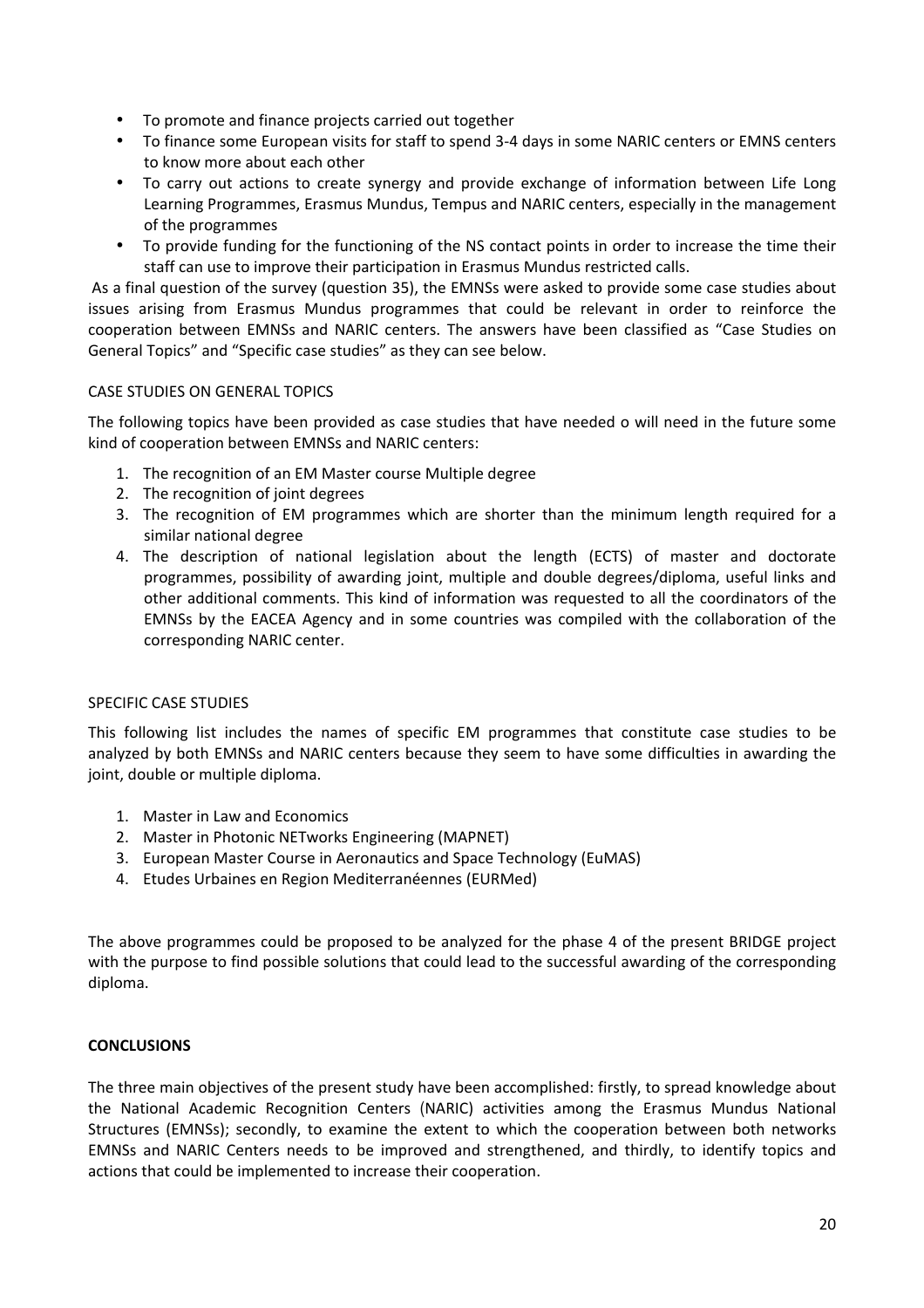As far as the main objective set up in the first part of the survey, the results obtained have allowed to know "the level of Knowledge of NARIC-ENIC-MERIC networks". The most significant results have been grouped in two main topics: *Level of Knowledge of ENIC & MERIC networks and NARIC centers, and Frequency and* types of contacts of EMNSs with NARIC centers.

LEVEL OF KNOWLEDGE OF ENIC & MERIC NETWORKS AND NARIC CENTERS

- The majority of EMNSs (83%) seem to know very well the ENIC network or know about its existence (17%); in contrast, near half of them (48%) do not know the MERIC network, and from those who seem to know both networks, the 70% have been in contact with their national ENIC or MERIC centers.
- The majority of EMM (83%) know very well the NARIC centers (83%) and from those, nearly all of them have been in contact with their national centers (91%).
- Most EMNSs do not make any difference when mentioning the purposes to contact ENIC and NARIC and this may respond to two possible reasons: 1) it is not clear for EMNSs the nature and competences of NARIC and ENIC centers or 2) in most countries NARIC centers are members of the ENIC network and both activities seem to be competences of the same institution.
- The majority of EMNSs know about the competences of NARIC centers as authority for academic recognition (87%); however, when requested about competences for professional recognition only the 30% attribute this competence to their national NARIC centres, the 39% say that it is not their competence and the 30% show a lack of knowledge about it.
- The answers given by the EMNSs show that 1) most EMNSs have a lack of knowledge about all the activities carried out by their national NARIC centers and/or 2) not all NARIC centers have the same competences in all the countries.

# FREQUENCY AND TYPE OF CONTACTS OF EMNSS WITH NARIC CENTRES

- The majority of EMNSs (61%) contact their NARIC centers occasionally, but not regularly, and the most requested information is firstly on "*national legislation on joint programmes (62%)*, being the 3 next most cited items *evaluation of foreign qualifications in compliance with national legislation* (52%), recognition/accreditation status of foreign HEIs (38%), Elegibility of HEIs (33%) and *procedure to award a joint degree (33%).*
- More than half of the EMNSs requested (57%) have been contacted by their national NARIC centres to request for information mostly related to Erasmus Mundus courses (67%) and consortia (50%), followed by topics on assessment and recognition of Erasmus Mundus degrees (42%) and partner HEIs of EM courses (42%). In contrast, the 43% of EMNSs have never been contacted by the NARIC centres, what seems to be a high percentage.

The following conclusions arise from these results:

- 1. Both EMNSs and NARIC centers need to know more about each other (their activities and competences).
- 2. EMNSs need clarification of the competences and activities of ENIC network and NARIC centers and more knowledge of the MERIC network.
- 3. A comparative analysis of the competences of European NARIC centers should be carried out to identify similar and different competences and missions in all the studied countries.
- 4. The majority of EMNSs contacts their NARIC centres with more frequency than the latter ones contact them; nevertheless, their contacts are mostly occasional, not regular.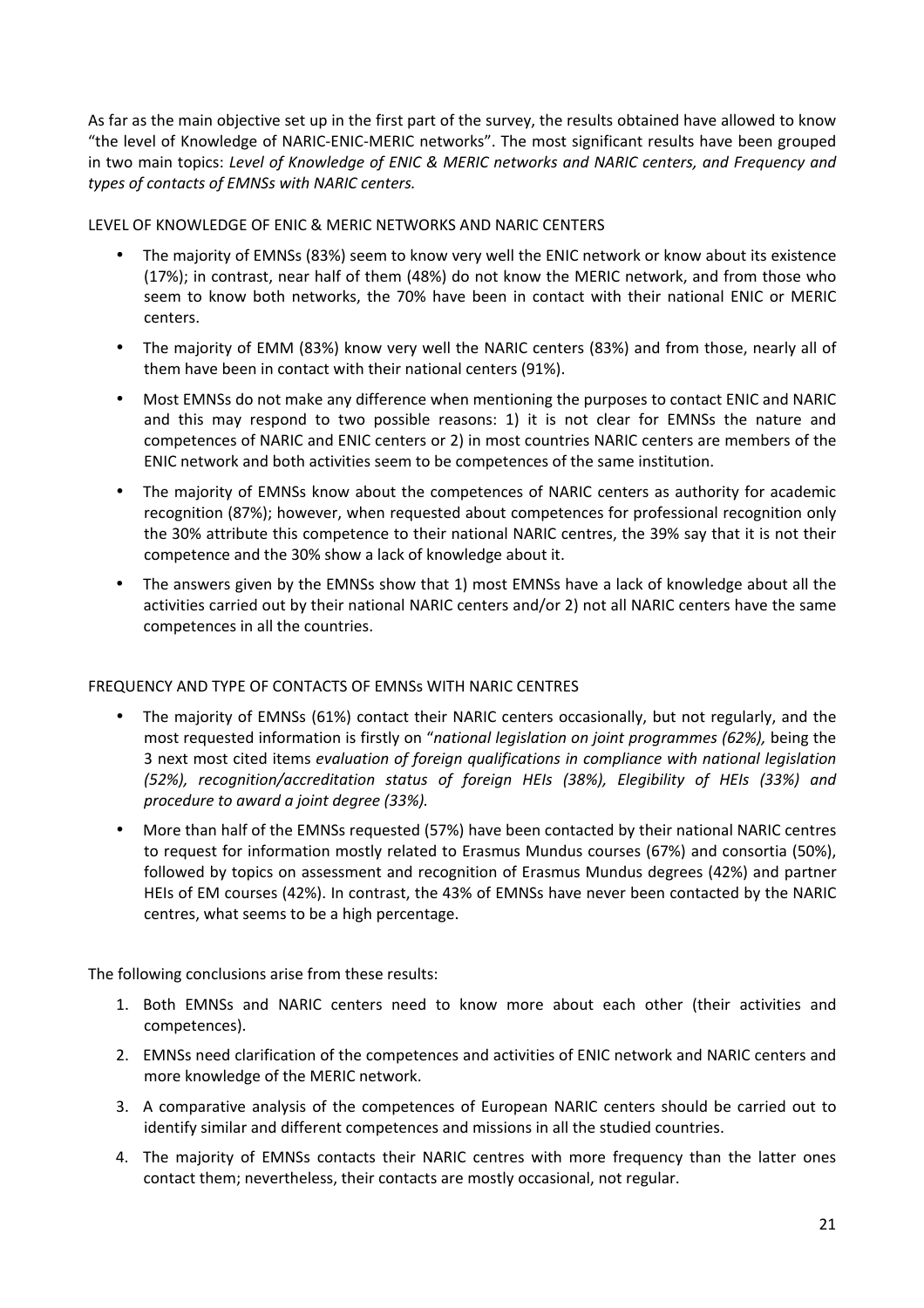5. The most requested information by EMNSs is about: *national legislation on joint programmes*, being the 3 next most cited items *evaluation of foreign qualifications in compliance with national legislation, recognition/accreditation status of foreign HEIs, Elegibility of HEIs and procedure to award\$a\$joint\$degree.*

The second objective of the survey established in the second part, to examine the extent to which the cooperation between both networks EMNS and NARIC Centers needs to be improved and strengthened, has also been targeted. The results are provided below sorted into two main topics: *type of cooperation* between EMNSs and NARIC centers, Identification of good practices and weaknesses.

# TYPE OF COOPERATION BETWEEN EMNSS AND NARIC CENTERS

- Most of EMNSs have invited their NARIC centers to meetings or seminars, having participated frequently both as speakers and attendees. In contrast, most of them (EMNSs) have never been invited by their NARIC center to participate in meetings or seminars, and the few that were invited participate only as attendees. The main reason of this fact could be that NARIC centers did not organize any kind of event.
- The majority of EMNSs (78%) have never organized joint events with their NARIC centers. Only the 22% of EMNSs have organized occasionally joint events on topics related to higher education both at national and international levels, Bologna process, joint degrees, joint study programmes such as Erasmus Mundus + Erasmus + Tempus, recognition of joint degrees, legal issues for awarding Erasmus Mundus joint degrees and Diploma supplements, as well as related to the accreditation of Erasmus Mundus joint programmes.
- Most EMNSs have never carried out joint projects or activities (70%) with their national NARIC centers. Only few of them have done it occasionally (17%) or often (13%) which were mainly related to European projects on higher education and regulation of national legal issues for Erasmus Mundus programmes.
- The 87% of EMNSs state that they have never issued joint publications with their NARIC centers, being only the 13% of them that have done it occasionally.

# IDENTIFICATION OF GOOD PRACTICES AND WEAKNESSES

- The 57% of the EMNS could identify some examples of good practices emerging from the relation with their national NARIC centers; in contrast, only the 26% could identify some weaknesses.
- The examples of good practices provided by EMNSs are related to sharing experiences, information and tasks, having regular professional contacts (joint meetings and events, and joint publications), as well as working together on legal documents and issues.
- The majority of them indicated that the effectiveness of the answers given by their national NARIC centers when they asked for information were useful to solve the problem (83%). Only few answered that the information was difficult to understand or different from the EM glossary (4%) or that they never asked for information (13%)
- The issues that have been identified as "weaknesses" by EMNNs can be sorted as: 1) lack of contact, communication and exchange of information on relevant issues, 2) lack of knowledge about recent development in the field of expertise of both parties and 3) weak links in joint activities.

From the former results we can deduce the following generalizations: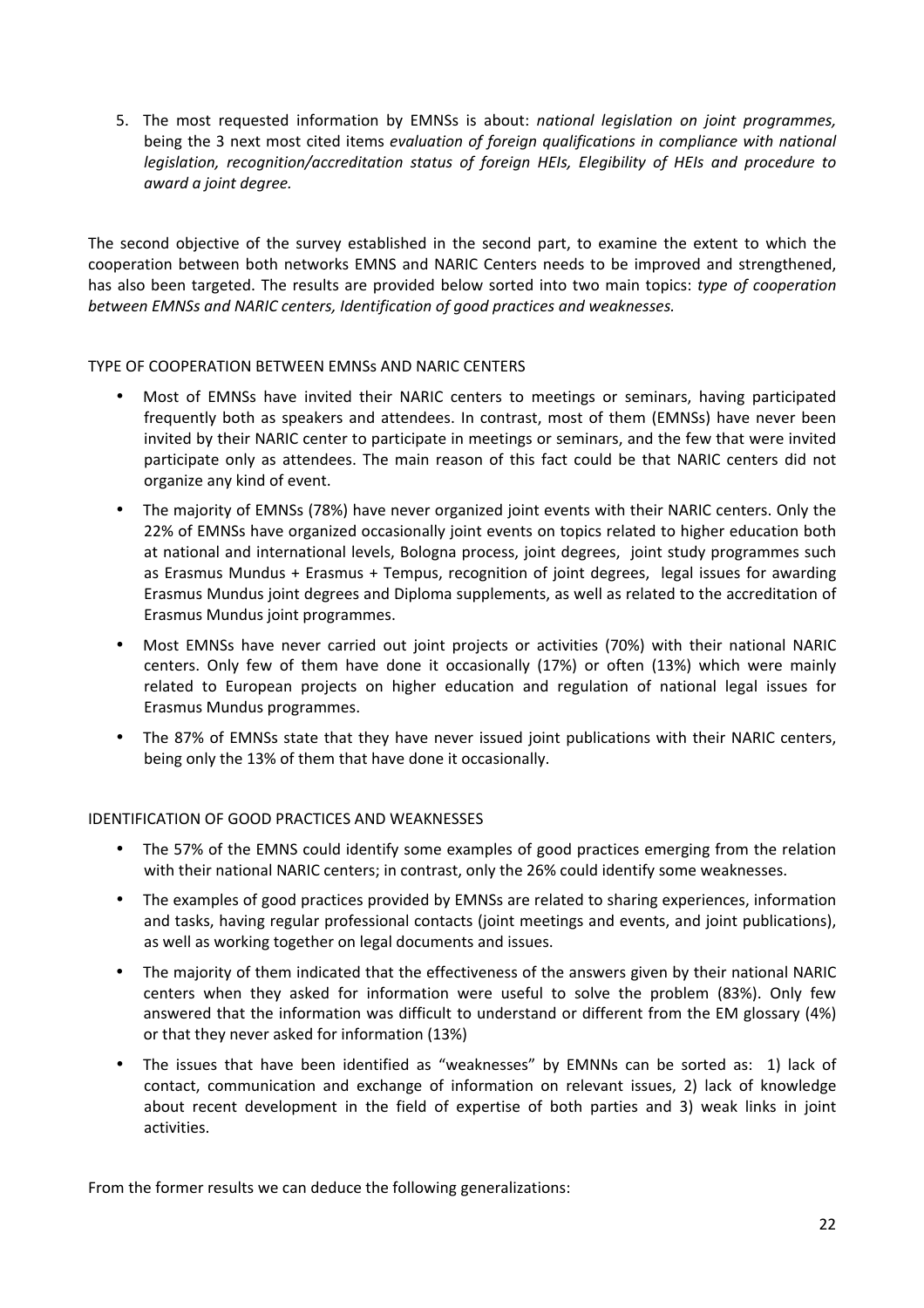- 1) Few joint projects, joint events (conferences, seminars, meetings, etc.,) and joint publications have been carried out by EMNSs and their NARIC centers.
- 2) Most EMNSs are satisfied with the effectiveness of the answers given by their NARIC centers when requested for information.
- 3) A more sustainable, regular and formal relationship between EMNSs and NARIC centers should be developed, both at national and international levels.

By means of the answers obtained in the third part of the survey we have reached the last objective of this study, that is, to identify topics and specific actions that could be implemented to increase and reinforce cooperation between EMNSs, NARIC centers and ENIC-MERIC networks. The results are provided under the following headings: *Topics for a closer cooperation, Topics for receiving training and Actions to be implemented.\$\$\$*

# TOPICS FOR A CLOSER COOPERATION

- All topics mentioned are related to ioint studies such as ioint programmes development, accreditation, recognition procedures system and legislation, awarding of joint diploma and diploma supplement, at both national and international levels, consortia agreement (structure and contents), admission and enrolment of foreign students in Erasmus Mundus programmes, recognition of study and mobility periods and elegibility check procedure by EMNSs.
- Other topics of interest highlighted are: transnational higher education systems, Erasmus Mundus/NARIC/Bologna Process, the European and national Qualification Frameworks, as well as practical influence of Lisbon recognition convention on recognition of study periods and diploma.

TOPICS FOR RECEIVING TRAINING.

- The topics on which EMNSs staff could be trained by their national NARIC Centers are issues related to joint programmes and their legislation, accreditation and recognition; joint diploma and diploma supplement issue; admission and enrollment procedures of foreign students in joint programmes; information on different European degrees (diploma), among others. EMNSs are also interested in other topics such as general NARIC competences; ENIC/NARIC network's activities and missions, and the Lisbon Convention.
- The topics on which national NARIC centers staff could be trained by EMNSs staff are mainly concerned with the special features of joint programmes, particularly Erasmus Mundus, such as, structure and implementation of EM masters and doctorates, problems arising from awarding Erasmus Mundus diploma, types of Erasmus Mundus diploma and their peculiarities (double, multiple and joint), Joint degrees development and requirements to create them and to award the joint diploma and the joint diploma supplement, models of EM joint programmes, good practices and challenges emerging from EM experiences, models of EM joint programmes, joint European cooperation programmes, and EM National structures activities, missions and competences, among others.

# ACTIONS TO BE IMPLEMENTED

General actions at both national and international levels have been identified.

As the most relevant actions we can summarized the following ones: to exchange regularly information, experience and ideas related to joint degrees awarding and joint degrees procedures for recognition; to facilitate contacts and more interaction between National structures and NARIC Centers in the recognition of Erasmus Mundus degrees; to collaborate on the recognition of joint degrees and the recognition of foreign Qualifications of EM student applicants; to increase cooperation on general policy issues at a European level; to increase the exchange of information related to the European Qualification Framework and the National Qualification Framework; to get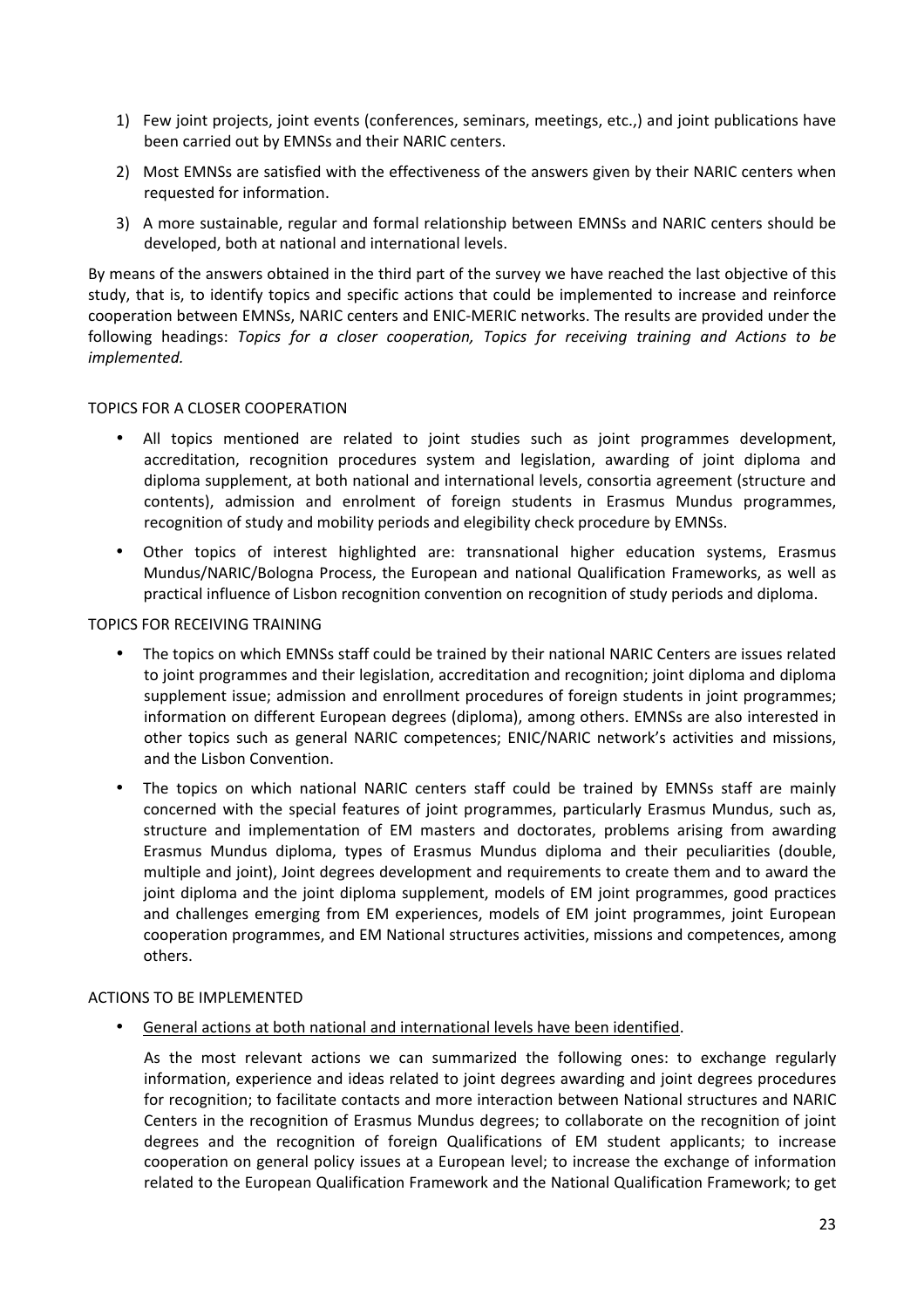NARIC Centers outside Europe to know about the specific features and peculiarities of the Erasmus Mundus programmes and degrees, and to get National Structures to know better ENIC/NARIC MERIC centers and networks.

Specific national and international activities have also been provided.

The next activities have been provided: to organize joint workshops, seminars and meetings focused on specific topics and targets of interest for both organizations and networks (EMNSs and ENIC-NARIC-MERIC centers); to provide mutual information and training about their activities and competences; to carry out projects working together as partners; to create a collaboration and communication platform; to prepare and publish joint material in certain issues relevant for the Erasmus Mundus programme; to create databases in English with information about higher education institutions of European countries, and to have periodical visits during some days to know in detail more about each other.

Actions and activities to be promoted by the European Commission have been highlighted.

The actions and activities suggested by EMNSs are addressed to promote, support and fund initiatives leading to national and international joint events, meetings, projects, publications on topics of mutual interest and benefit, as well as professional visits for staff.

The results of the third part of this study will lead to the following conclusions:

- 1. A wide range of topics, general actions and specific activities for a closer cooperation among EMNSs, NARIC centers and ENIC-MERIC networks have been identified (national and international joint events, meetings, projects and publications on relevant common topics, as well as European professional visits for staff)
- 2. The need of training on relevant issues addressed to both EMNSs and NARIC staff has been highlighted by the majority of EMNSs, having also been identified a high number of targeted topics.
- 3. Joint events of different types (workshops, seminars, conferences, meetings, training sessions, etc.) should be organized and projects and publications should be promoted and carried out at national and international levels by initiatives that could come from both networks (EMNSs and NARIC centres).
- 4. The European Commission has also an important role to strength the cooperation among EMNSs, NARIC centers and ENIC-MERIC networks. The following actions to be implemented have been suggested by the EMNSs subjects:
	- Joint meetings and seminars focused on topics of interest for both networks to give the opportunity to know more deeply the activities and missions of each other.
	- Representatives of EMNSs and NARIC centres should also be invited to formal meetings organized by the European Commission in Brussels to give presentation on topics, activities and projects of mutual interest.
	- An info-service platform to exchange and promote information among EMNSs and ENIC-MERIC-NARIC is needed as a motor to define common activities and projects.
	- Both national and international projects for the cooperation of EMNSs and ENIC-NARIC-MERIC networks should also be promoted and financed by the European Commission.
	- European and international visits for staff to spend 3-4 days in some NARIC or EMNS centers to know more about each other should also be promoted and financed by the European Commission.

The future implications of the outcomes of this study will lead mainly to two great challenges to be faced for the next years: